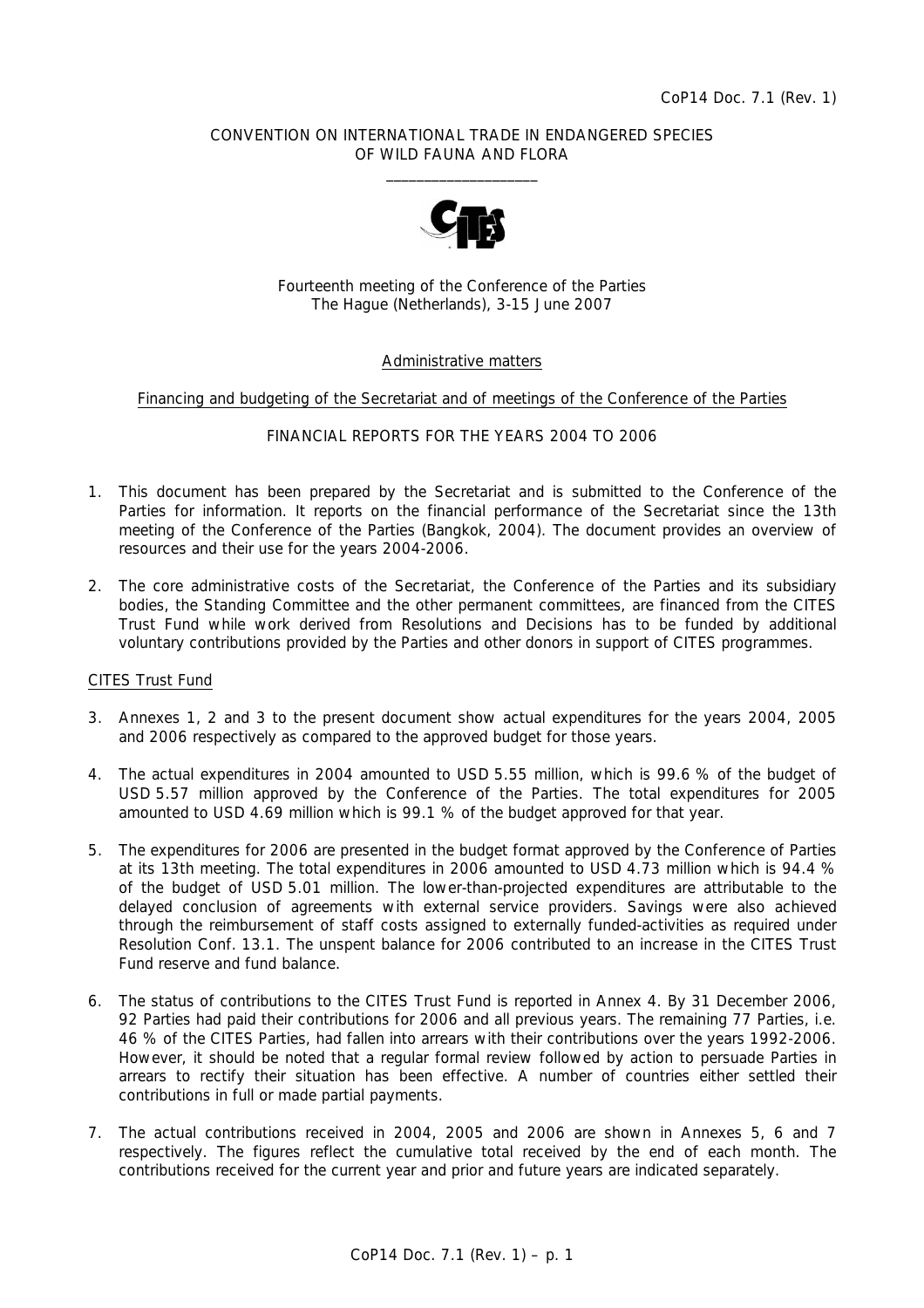- 8. Annex 8 provides the information on the outstanding contributions to the CITES Trust Fund. The total unpaid contributions for 2006 and prior years as of 31 December 2006 stood at USD 759,939.
- 9. Annex 9 presents an overview of the flow and use of the CITES Trust Fund for the years 2004- 2006. The balance of the CITES Trust Fund on 31 December 2006 stood at USD 1,662,000 of which USD 700,000 represents the operating cash reserve of the CITES Trust Fund. This balance excludes the unpaid contributions for 2006 and prior years referred to in paragraph 8 above.

## External funding

- 10. Annex 10, Table 1, contains a summary of all the external funds received by the Secretariat for project implementation during the period 2004-2006. During this period, the Secretariat received approximately USD 5.4 million from various donors. The European Commission was the major donor and contributed the main funding to the Monitoring the Illegal Killing of Elephants (MIKE) programme. Other major donors were the Governments of China (Hong Kong Special Administrative Region), Japan, the Netherlands, the United Kingdom of Great Britain and Northern Ireland, and the United States of America.
- 11. Annex 10, Table 2, shows how the external funds were distributed to the programme of work of the Secretariat based on the priorities indicated by the various donors. They are classified according to the category of service.

### Certified accounts

12. The certified accounts of the Trust Fund of the Convention and external funding in support of CITES for the biennium 2004-2005 are attached as Annexes 11a and 11b respectively. The accounts have been certified as correct and in accordance with the accounting policies and financial regulations and rules of the United Nations. The certified accounts for the CITES Trust Fund and voluntary contributions are included as an integral part of the certified accounts of UNEP for the biennium 2004-2005 which ended on 31 December 2005.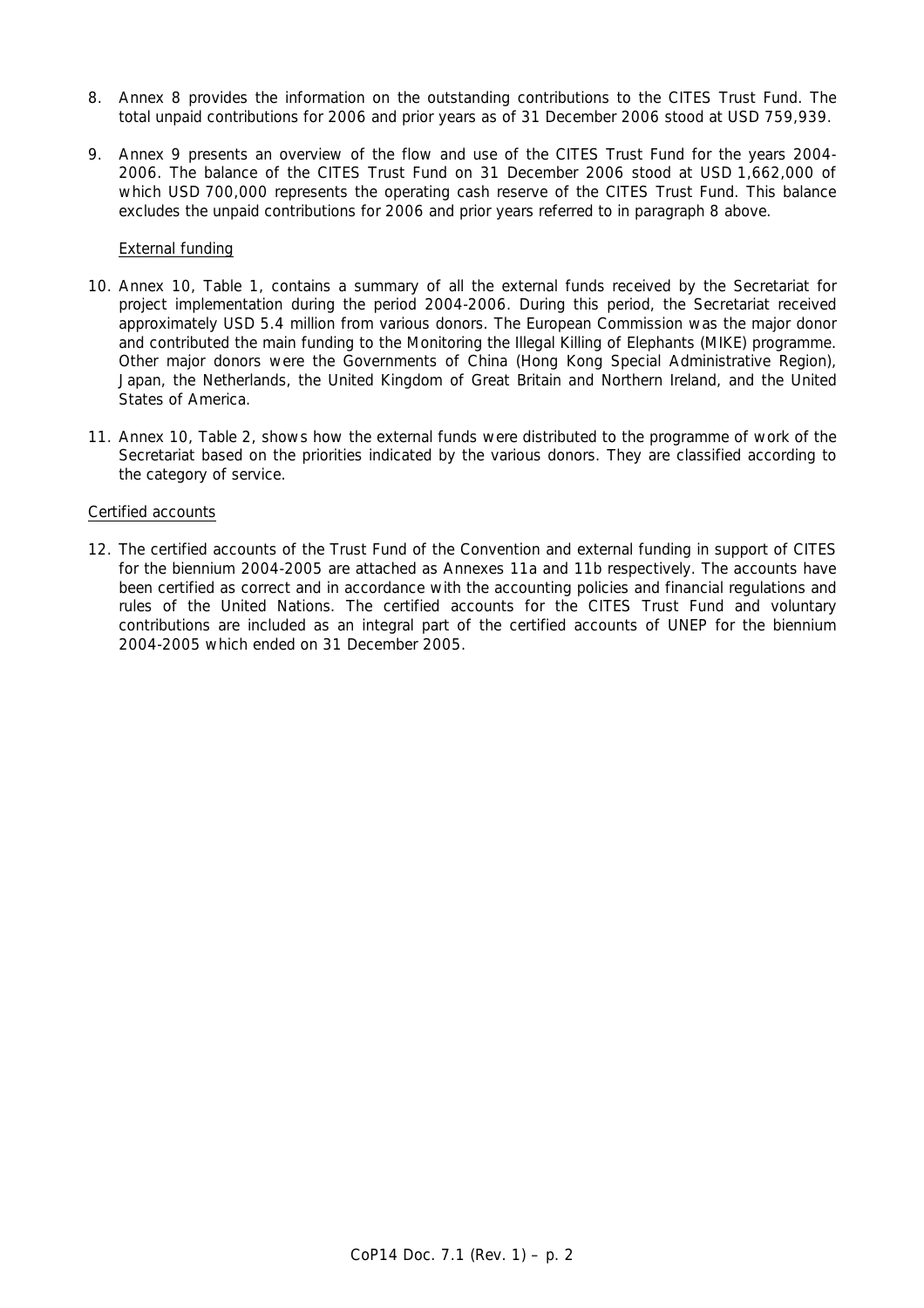## CITES TRUST FUND EXPENDITURES FOR 2004 (in US dollars)

| <b>Description</b>                          | Approved<br>budget* | <b>Expenditures</b> | <b>Balance</b> |
|---------------------------------------------|---------------------|---------------------|----------------|
|                                             |                     |                     |                |
| Personnel costs                             |                     |                     |                |
| Professional staff - 16 posts               | 2,261,000           | 2,405,054           | $-144,054$     |
| Support staff - 9 posts                     | 729,000             | 836,164             | $-107,164$     |
| Temporary assistance                        | 16,000              | 21,694              | $-5,694$       |
| Staff travel                                | 142,000             | 140,836             | 1,164          |
| <b>Total</b>                                | 3,148,000           | 3,403,748           | $-255,748$     |
|                                             |                     |                     |                |
| Office maintenance costs                    |                     |                     |                |
| Office supplies                             | 31,000              | 20,817              | 10,183         |
| Non-expendable equipment                    | 21,000              | 21,610              | $-610$         |
| Maintenance of the office                   | 51,000              | 51,321              | $-321$         |
| Maintenance of office equipment             | 41,000              | 44,220              | $-3,220$       |
| Communications (telephone, fax, mail)       | 85,000              | 81,924              | 3,076          |
| Bank charges                                | 7,000               | 10,154              | $-3,154$       |
| Hospitality                                 | 5,000               | 4,585               | 415            |
| Total                                       | 241,000             | 234,631             | 6,369          |
|                                             |                     |                     |                |
| CoP meeting                                 |                     |                     |                |
| External translation of CoP documents       | 77,000              | 80,488              | $-3,488$       |
| Salary/travel of Conference staff           | 286,000             | 374,156             | $-88,156$      |
| Travel of Secretariat staff                 | 204,000             | 180,581             | 23,419         |
| CoP-related documents                       | 90,000              | 74,861              | 15,139         |
| Logistics for CoP                           | 102,000             | 21,938              | 80,062         |
| African Elephant Panel of Experts           | $\Omega$            | $\Omega$            | $\Omega$       |
| <b>Total</b>                                | 759,000             | 732,024             | 26,976         |
| SC meeting                                  |                     |                     |                |
| External translation of documents           | 1,600               | 1,594               | 6              |
| Salary/travel of Conference staff to SC mtg | 32,000              | 32,132              | $-132$         |
| Travel of SC members                        | 31,200              | 37,364              | $-6,164$       |
| Logistics including refreshments            | 8,000               | 9,467               | $-1,467$       |
| <b>Total</b>                                | 72,800              | 80,557              | $-7,757$       |
|                                             |                     |                     |                |
| <b>AC</b> meeting                           |                     |                     |                |
| External translation of documents           | 350                 | 345                 | 5              |
| Salary/travel of Conference staff to AC mtg | 22,500              | 19,978              | 2,522          |
| Travel of AC members                        | 23,500              | 19,894              | 3,606          |
| Logistics for AC mtg                        | 13,660              | 15,049              | $-1,389$       |
| Travel of Secretariat staff                 | 18,500              | 18,497              | 3              |
| <b>Total</b>                                | 78,510              | 73,763              | 4,747          |
|                                             |                     |                     |                |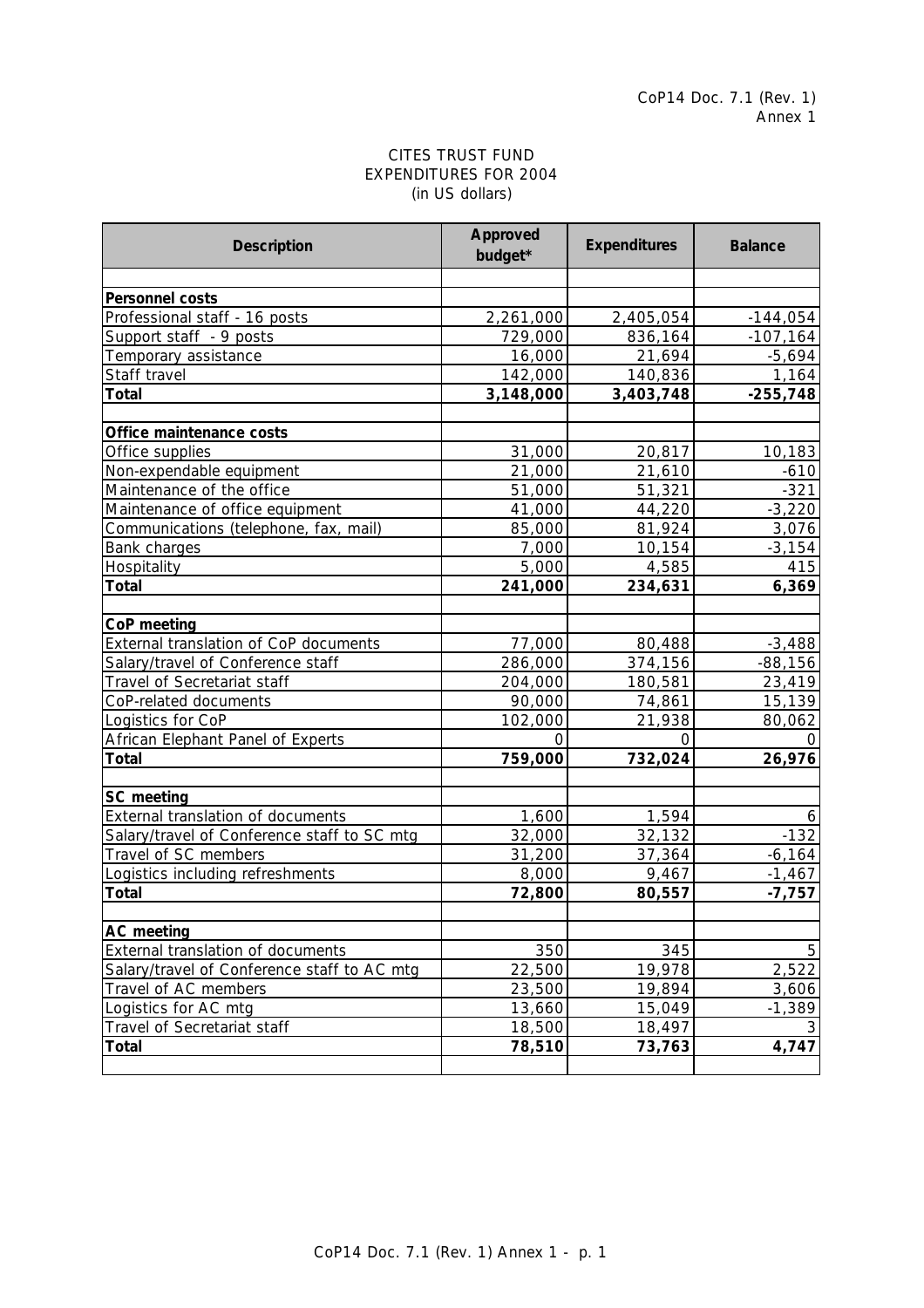| <b>Description</b>                           | Approved<br>budget* | <b>Expenditures</b> | <b>Balance</b> |
|----------------------------------------------|---------------------|---------------------|----------------|
|                                              |                     |                     |                |
| PC meeting                                   |                     |                     |                |
| External translation of documents            | 2,850               | 2,843               |                |
| Salary/travel of Conference staff to PC mtg  | 26,000              | 21,976              | 4,024          |
| Travel of PC members                         | 27,000              | 24,379              | 2,621          |
| Logistics for PC mtg                         | 9,900               | 10,857              | $-957$         |
| Travel of Secretariat staff                  | 21,300              | 21,310              | $-10$          |
| <b>Total</b>                                 | 87,050              | 81,365              | 5,685          |
| <b>Publications</b>                          |                     |                     |                |
| <b>Identification Manual</b>                 | 31,000              | 25,190              | 5,810          |
| CITES, Checklist w/annot. Append. and reserv | O                   | $\Omega$            | 0              |
| Newsletter                                   | 15,000              | 13,096              | 1,904          |
| In-house printing                            | 20,000              | 15,493              | 4,507          |
| Other publications/documents                 | 31,000              | 15,533              | 15,467         |
| <b>Total</b>                                 | 97,000              | 69,312              | 27,688         |
| Other activities                             |                     |                     |                |
| Review of Significant Trade                  | 73,000              | 78,275              | $-5,275$       |
| Assistance to Scientific Authorities         | 145,000             | 143,879             | 1,121          |
| CITES website                                | $\Omega$            | O                   | 0              |
| Training courses/seminars                    | 59,000              | 39,308              | 19,692         |
| Trade monitoring and support                 | 133,000             | 134,140             | $-1,140$       |
| Legislation, compliance and enforcement      | 10,000              | 14,500              | $-4,500$       |
| Consultants                                  | 28,640              | 24,147              | 4,493          |
| <b>Total</b>                                 | 448,640             | 434,249             | 14,391         |
| Prior years' adjustments                     | 0                   | $-193,593$          | 193,593        |
| <b>TOTAL DIRECT COSTS</b>                    | 4,932,000           | 4,916,056           | 15,944         |
| Programme support costs (13%)                | 641,160             | 639,087             | 2,073          |
| <b>GRAND TOTAL</b>                           | 5,573,160           | 5,555,143           | 18,017         |

\* Incorporates modifications approved by the Conference of the Parties at its 13th meeting.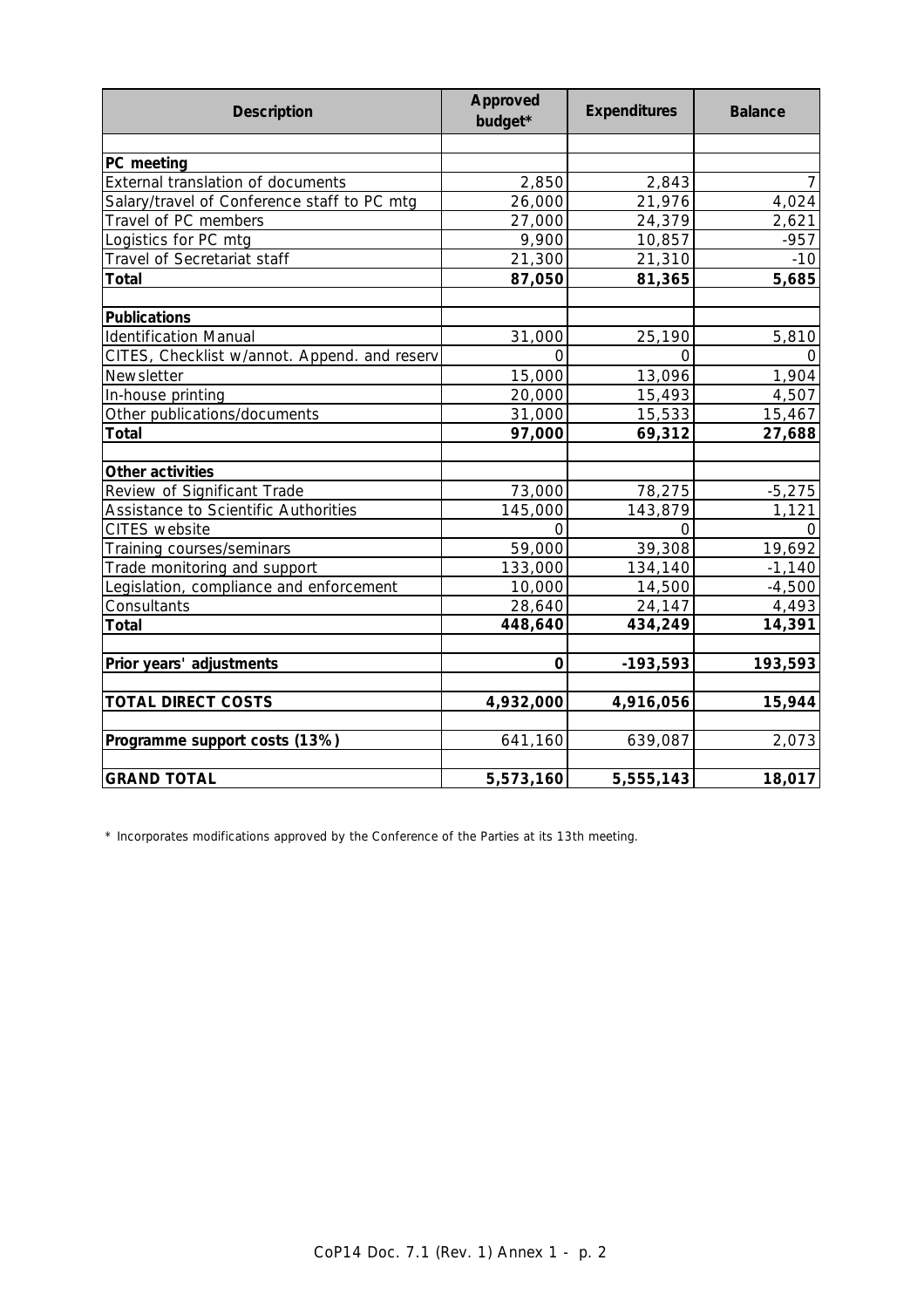# EXPENDITURES FOR 2005 CITES TRUST FUND (in US dollars)

| <b>Description</b>                                     | Approved<br>budget* | <b>Expenditures</b> | <b>Balance</b> |
|--------------------------------------------------------|---------------------|---------------------|----------------|
|                                                        |                     |                     |                |
| Personnel costs                                        |                     |                     |                |
| Professional staff - 16 posts                          | 2,262,000           | 2,341,511           | $-79,511$      |
| Support staff - 9 posts                                | 720,000             | 788,249             | $-68,249$      |
| Temporary assistance                                   | 45,000              | 44,585              | 415            |
| Staff travel                                           | 144,000             | 117,277             | 26,723         |
| <b>Total</b>                                           | 3,171,000           | 3,291,622           | $-120,622$     |
| Office maintenance costs                               |                     |                     |                |
| Office supplies                                        | 21,000              | 22,715              | $-1,715$       |
| Non-expendable equipment                               | 22,000              | 13,195              | 8,805          |
| Maintenance of the office                              | 67,000              | 64,520              | 2,480          |
| Maintenance of office equipment                        | 41,000              | $\overline{52,573}$ | $-11,573$      |
| Communications (telephone, fax, mail)                  | 80,000              | 73,190              | 6,810          |
| Bank charges                                           | 7,000               | 6,051               | 949            |
| Hospitality                                            | 5,000               | 3,021               | 1,979          |
| <b>Total</b>                                           | 243,000             | 235,265             | 7,735          |
| SC meeting                                             |                     |                     |                |
| External translation of documents                      | 5,000               | 3,384               | 1,616          |
| Salary/travel of Conference staff to SC mtg            | 30,000              | 28,280              | 1,720          |
| Travel of SC members                                   | 30,000              | 38,019              | $-8,019$       |
| Logistics including refreshments                       | 10,000              | 7,287               | 2,713          |
| Total                                                  | 75,000              | 76,970              | $-1,970$       |
|                                                        |                     |                     |                |
| <b>AC</b> meeting<br>External translation of documents | 5,000               | 16,582              | $-11,582$      |
| Salary/travel of Conference staff to AC mtg            | 30,000              | 19,698              | 10,302         |
| Travel of AC members                                   |                     | 24,248              | 5,752          |
|                                                        | 30,000<br>10,000    | 11,108              | $-1,108$       |
| Logistics including refreshments                       |                     | 71,636              |                |
| Total                                                  | 75,000              |                     | 3,364          |
| PC meeting                                             |                     |                     |                |
| External translation of documents                      | 5,000               | 6,909               | $-1,909$       |
| Salary/travel of Conference staff to PC mtg            | 30,000              | 18,517              | 11,483         |
| Travel of PC members                                   | 30,000              | 18,581              | 11,419         |
| Logistics including refreshments                       | 10,000              | 9,562               | 438            |
| Total                                                  | 75,000              | 53,569              | 21,431         |
| <b>Publications</b>                                    |                     |                     |                |
| <b>Identification Manual</b>                           | 6,000               | 6,880               | $-880$         |
| Checklist of CITES species                             | 57,800              | 73,166              | $-15,366$      |
| Newsletter                                             | 15,000              | 13,823              | 1,177          |
| In-house printing                                      | 21,000              | 15,000              | 6,000          |
| Other publications/documents                           | 18,200              | 0                   | 18,200         |
| Total                                                  | 118,000             | 108,869             | 9,131          |
|                                                        |                     |                     |                |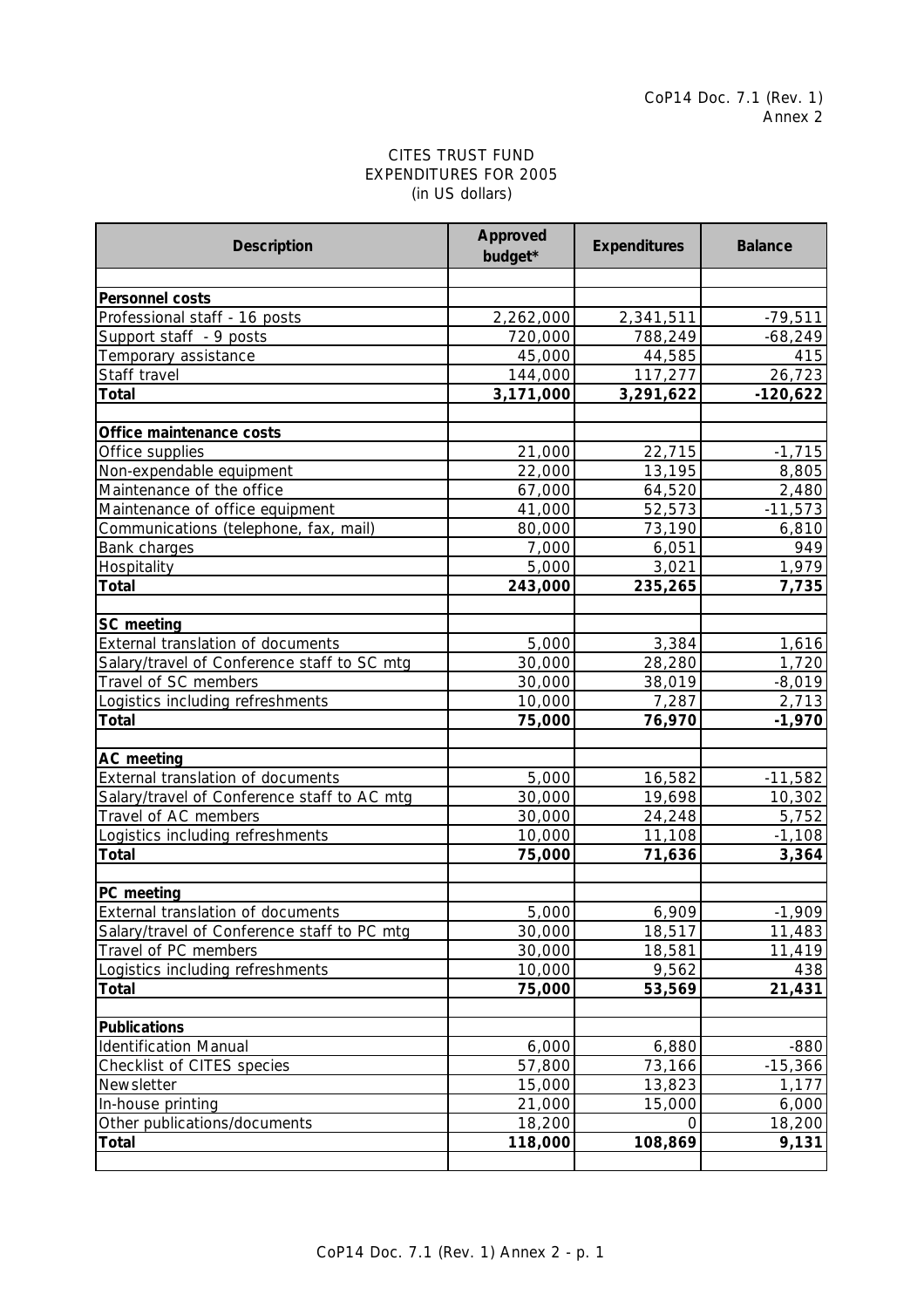| <b>Description</b>                      | Approved<br>budget* | <b>Expenditures</b> | <b>Balance</b> |
|-----------------------------------------|---------------------|---------------------|----------------|
|                                         |                     |                     |                |
| Other activities                        |                     |                     |                |
| Review of Significant Trade             | 74,000              | 67,003              | 6,997          |
| Assistance to Scientific Authorities    | 146,000             | 154,816             | $-8,816$       |
| Training courses/seminars               | 60,000              | 59,045              | 955            |
| Trade monitoring and support            | 108,000             | 109,737             | $-1,737$       |
| Legislation, compliance and enforcement | 10,000              | 10,000              |                |
| Consultants                             | 36,000              | 2,136               | 33,864         |
| Total                                   | 434,000             | 402,737             | 31,263         |
|                                         |                     |                     |                |
| Prior years' adjustments                | 0                   | $-92,600$           | 92,600         |
|                                         |                     |                     |                |
| <b>TOTAL DIRECT COSTS</b>               | 4,191,000           | 4,148,068           | 42,932         |
|                                         |                     |                     |                |
| Programme support costs (13%)           | 544,830             | 539,249             | 5,581          |
|                                         |                     |                     |                |
| <b>GRAND TOTAL</b>                      | 4,735,830           | 4,687,317           | 48,513         |

\* Incorporates modifications approved by the Conference of the Parties at its 13th meeting and the Standing Committee at its 53rd meeting (Geneva, June - July 2005).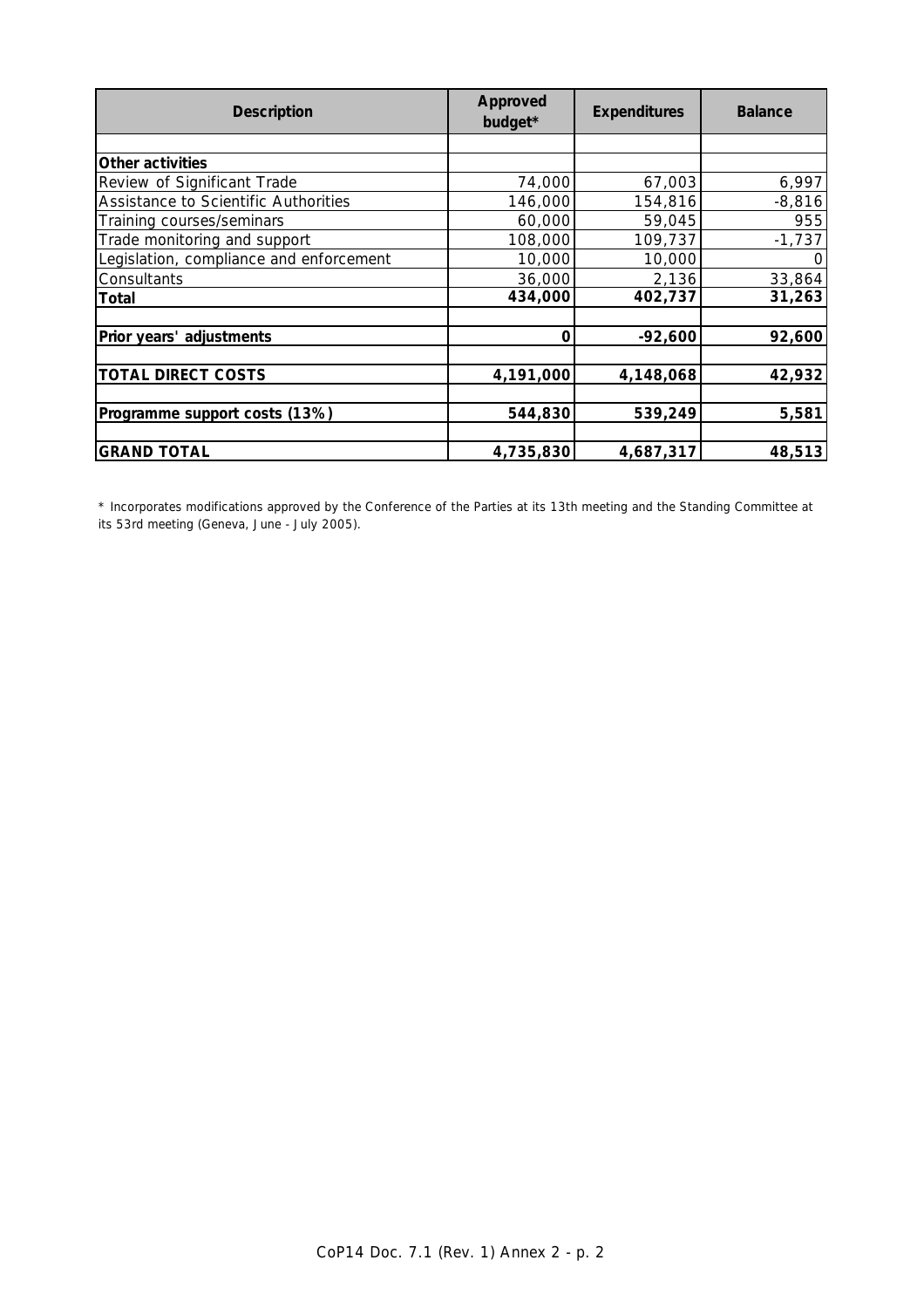## EXPENDITURES FOR 2006 BY CATEGORY OF SERVICE (in US dollars) CITES TRUST FUND

| Category of service                     | Approved<br><b>Expenditures</b><br>budget* |           | <b>Balance</b> |
|-----------------------------------------|--------------------------------------------|-----------|----------------|
|                                         |                                            |           |                |
| Capacity building                       | 608,960                                    | 558,566   | 50,394         |
| Cross-cutting support programmes        | 397,106                                    | 416,854   | $-19,748$      |
| Documentation and meetings              | 1,407,236                                  | 1,430,408 | $-23,172$      |
| Executive direction and management      | 236,640                                    | 243,913   | $-7,273$       |
| Implementation assistance               | 364,380                                    | 369,520   | $-5,140$       |
| Legislation, enforcement and compliance | 579,900                                    | 592,087   | $-12,187$      |
| Outreach                                | 330,826                                    | 348,242   | $-17,416$      |
| Scientific support**                    | 515,048                                    | 304,264   | 210,784        |
| Prior years' adjustments                | Ω                                          | $-73,038$ | 73,038         |
| Programme requirements                  | 4,440,096                                  | 4,190,814 | 249,282        |
| Programme support costs (13 %)          | 577,212                                    | 544,806   | 32,407         |
| <b>TOTAL PROGRAMME REQUIREMENTS</b>     | 5,017,308                                  | 4,735,620 | 281,689        |

\* Incorporates modifications approved by the Standing Committee at its 54th meeting (Geneva, October 2006).

\*\* Delayed conclusion of agreements with external service providers (January 2007) resulted in lower-than-projected expenditures.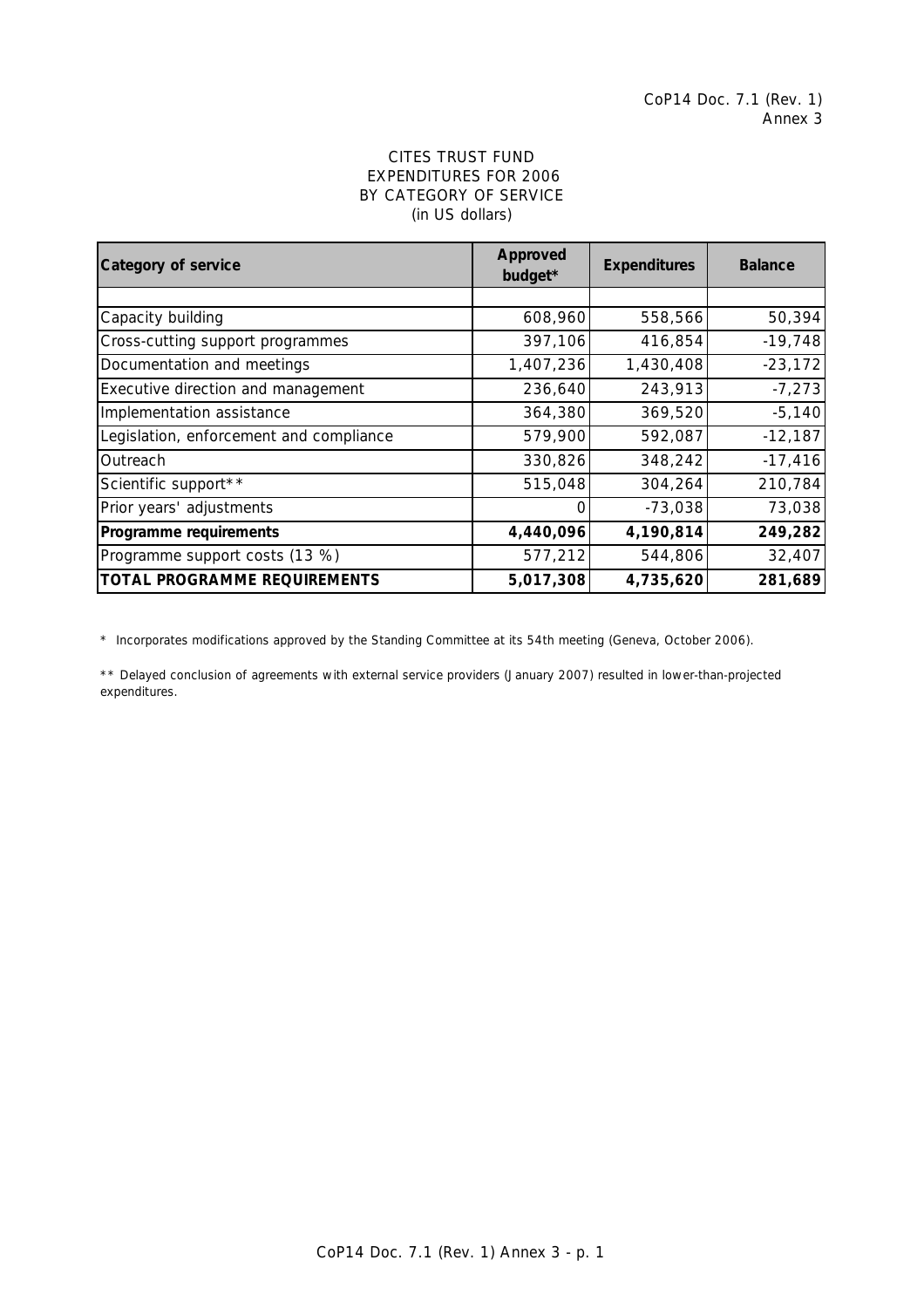#### (in US dollars) CITES TRUST FUND STATUS OF CONTRIBUTIONS AS OF 31 DECEMBER 2006

|                          |                                |                               | Received in 2006 |                            |                                     |
|--------------------------|--------------------------------|-------------------------------|------------------|----------------------------|-------------------------------------|
| Country                  | <b>Unpaid for</b><br>1992-2005 | Contributions<br>due for 2006 | For<br>1992-2005 | For 2006 &<br>future years | <b>Balance of</b><br>contributions* |
|                          |                                |                               |                  |                            |                                     |
| Afghanistan              | O                              | 98                            |                  | 98                         | 0                                   |
| Albania                  | $-234$                         | 244                           |                  |                            | 10                                  |
| Algeria                  | 0                              | 3,709                         |                  |                            | 3,709                               |
| Antigua and Barbuda      | 1,862                          | 146                           |                  |                            | 2,008                               |
| Argentina                | 184,019                        | 46,656                        | 32,679           |                            | 197,996                             |
| Australia                | $-77,696$                      | 77,696                        |                  |                            | 0                                   |
| Austria                  | $\Omega$                       | 41,923                        |                  | 41,923                     | 0                                   |
| Azerbaijan               | 187                            | 244                           | 187              | 244                        | 0                                   |
| Bahamas                  | $-731$                         | 634                           |                  |                            | $-97$                               |
| Bangladesh               | 1,437                          | 488                           |                  |                            | 1,925                               |
| <b>Barbados</b>          | $-372$                         | 488                           |                  | 116                        | 0                                   |
| <b>Belarus</b>           | 10,722                         | 878                           | 3,878            |                            | 7,722                               |
| Belgium                  | 0                              | 52,171                        |                  | 52,171                     | 0                                   |
| Belize                   | 0                              | 49                            |                  |                            | 49                                  |
| Benin                    | $-35$                          | 98                            |                  | 65                         | $-2$                                |
| Bhutan                   | 0                              | 49                            |                  |                            | 49                                  |
| Bolivia                  | 1,675                          | 439                           |                  |                            | 2,114                               |
| Botswana                 | $-469$                         | 586                           |                  | 1,172                      | $-1,055$                            |
| <b>Brazil</b>            | 357,995                        | $\overline{74,328}$           | 224,817          |                            | 207,506                             |
| Brunei Darussalam        | 0                              | 1,659                         |                  | 1,639                      | 20                                  |
| Bulgaria                 | 0                              | 830                           |                  | 830                        | 0                                   |
| <b>Burkina Faso</b>      | $-4,653$                       | 98                            |                  |                            | $-4,555$                            |
| Burundi                  | 4,084                          | 49                            |                  |                            | 4,133                               |
| Cambodia                 | 188                            | 98                            | 165              |                            | 121                                 |
| Cameroon                 | 0                              | 390                           |                  |                            | 390                                 |
| Canada                   | $\mathbf 0$                    | 137,285                       |                  | 137,285                    | 0                                   |
| Central African Republic | 47                             | 49                            |                  |                            | 96                                  |
| Chad                     | 4,323                          | 49                            |                  |                            | 4,372                               |
| Chile                    |                                | 10,883                        |                  |                            |                                     |
|                          | 0                              |                               |                  | 10,883                     | 0                                   |
| China                    | 0                              | 100,194                       |                  | 100,194                    | $\mathbf 0$                         |
| Colombia                 | -83                            | 7,565                         |                  | 7,520                      | $-38$                               |
| Comoros                  | 2,689<br>54                    | 49<br>49                      |                  |                            | 2,738<br>103                        |
| Congo                    |                                |                               |                  |                            |                                     |
| Costa Rica               | $-72,524$                      | 1,464                         |                  | 1,497                      | $-72,557$                           |
| Côte d'Ivoire            | 2,100                          | 488                           |                  |                            | 2,588                               |
| Croatia                  | 0                              | 1,806                         |                  | 1,806                      | O                                   |
| Cuba                     | 2,812                          | 2,099                         |                  |                            | 4,911                               |
| Cyprus                   | $\mathbf 0$                    | 1,903                         |                  | 1,903                      | 0                                   |
| <b>Czech Republic</b>    | $\mathbf 0$                    | 8,931                         |                  | 8,931                      | $\overline{O}$                      |
| Democratic Republic      | 16                             | 146                           |                  |                            | 162                                 |
| of the Congo<br>Denmark  | $\mathbf 0$                    | 35,041                        |                  | 35,456                     | $-415$                              |
| Djibouti                 | 3,673                          | 49                            |                  |                            | 3,722                               |
| Dominica                 | $-291$                         | 49                            |                  |                            | $-242$                              |
|                          |                                |                               |                  |                            |                                     |
| Dominican Republic       | 1,078                          | 1,708                         |                  |                            | 2,786                               |
| Ecuador                  | $\mathsf{O}\xspace$            | 927                           |                  |                            | 927                                 |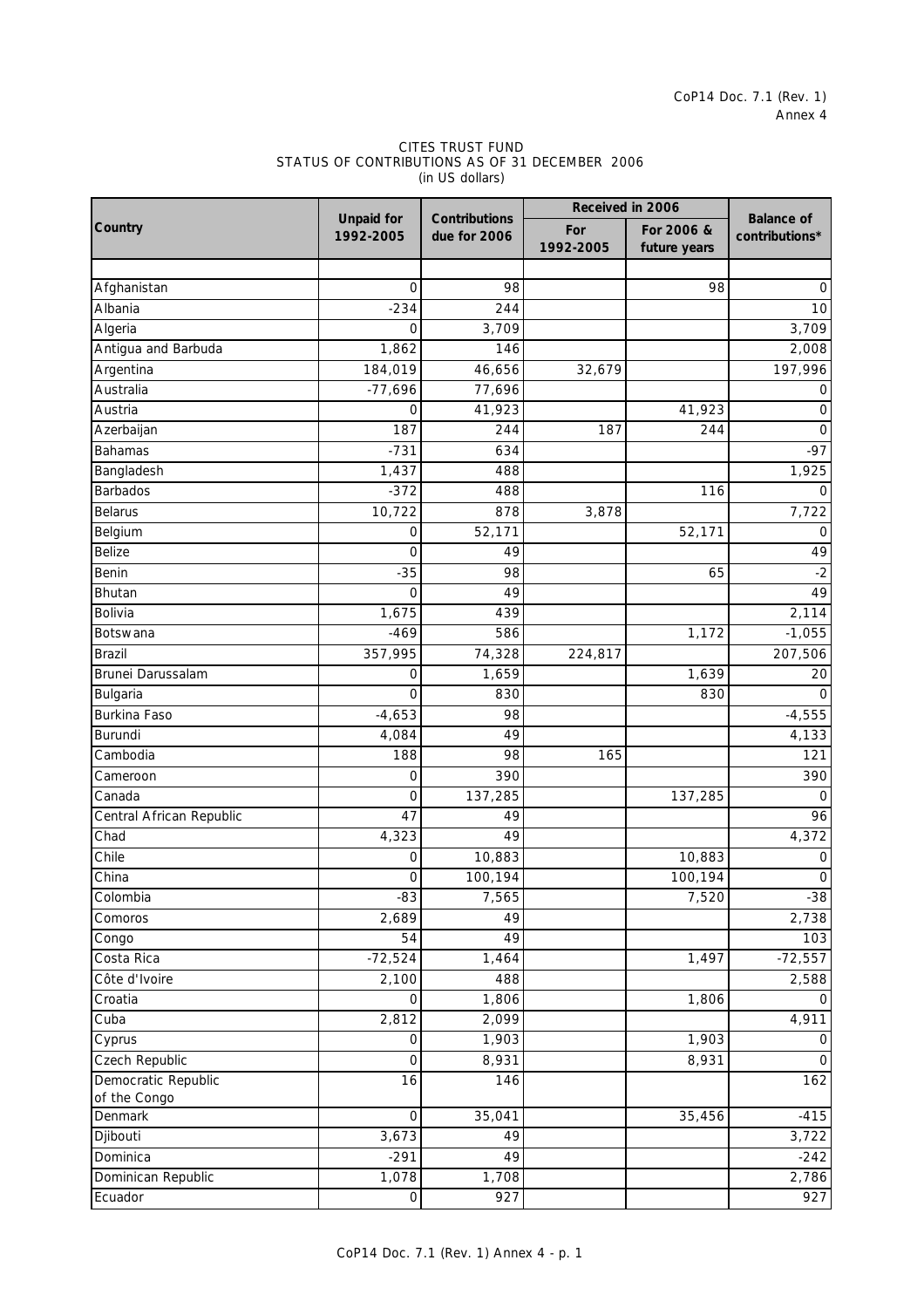|                                  |                                |                               | Received in 2006 |                            |                                     |
|----------------------------------|--------------------------------|-------------------------------|------------------|----------------------------|-------------------------------------|
| Country                          | <b>Unpaid for</b><br>1992-2005 | Contributions<br>due for 2006 | For<br>1992-2005 | For 2006 &<br>future years | <b>Balance</b> of<br>contributions* |
|                                  |                                |                               |                  |                            |                                     |
| Egypt                            | 11,388                         | 5,856                         |                  |                            | 17,244                              |
| El Salvador                      | 7,696                          | 1,074                         |                  |                            | 8,770                               |
| Equatorial Guinea                | $-1,147$                       | 98                            |                  | 3,664                      | $-4,713$                            |
| Eritrea                          | 0                              | 49                            |                  | 49                         | 0                                   |
| Estonia                          | $-586$                         | 586                           |                  |                            | O                                   |
| Ethiopia                         | 20                             | 195                           | 20               | 195                        | O                                   |
| Fiji                             | 187                            | 195                           |                  |                            | 382                                 |
| Finland                          | 0                              | 26,012                        |                  | 26,012                     |                                     |
| France                           | 0                              | 294,287                       |                  | 294,287                    | O                                   |
| Gabon                            | 9,221                          | 439                           |                  |                            | 9,660                               |
| Gambia                           | $-1,398$                       | 49                            |                  |                            | $-1,349$                            |
| Georgia                          | 19,340                         | 146                           | 11,885           |                            | 7,601                               |
| Germany                          | 0                              | 422,739                       |                  | 422,739                    |                                     |
| Ghana                            | 234                            | 195                           |                  |                            | 429                                 |
| Greece                           | 0                              | 25,866                        |                  |                            | 25,866                              |
| Grenada                          | 231                            | 49                            | 231              | 51                         | $-2$                                |
| Guatemala                        | 0                              | 1,464                         |                  | 1,464                      | 0                                   |
| Guinea                           | 4,226                          | 146                           |                  |                            | 4,372                               |
| Guinea-Bissau                    | 2,151                          | 49                            |                  |                            | 2,200                               |
| Guyana                           | 47                             | 49                            | 47               | 49                         | O                                   |
| Honduras                         | 495                            | 244                           | 263              |                            | 476                                 |
| Hungary                          | $-900$                         | 6,149                         |                  | 5,249                      | O                                   |
| Iceland                          | 0                              | 1,659                         |                  | 1,659                      | $\Omega$                            |
| India                            | 20                             | 20,546                        | 20               | 20,546                     | O                                   |
| Indonesia                        | 606                            | 6,930                         | 606              | 8,768                      | $-1,838$                            |
| Iran (Islamic Republic of)       | 71,918                         | 7,662                         |                  |                            | 79,580                              |
| Ireland                          | $-17,081$                      | 17,081                        |                  |                            | O                                   |
| Israel                           | 0                              | 22,791                        |                  | 22,791                     | 0                                   |
| Italy                            | 0                              | 238,407                       |                  | 238,407                    | 0                                   |
| Jamaica                          | 0                              | 390                           |                  | 390                        | $\mathbf 0$                         |
|                                  |                                | 950,113                       |                  | 950,113                    |                                     |
| Japan<br>Jordan                  | O<br>$\mathbf 0$               | 537                           |                  | 573                        | <sup>O</sup><br>$-36$               |
| Kazakhstan                       | 2,154                          | 1,220                         | 2,154            |                            | 1,220                               |
| Kenya                            | $-375$                         | 439                           |                  |                            | 64                                  |
| Kuwait                           | 0                              | 7,906                         |                  |                            | 7,906                               |
| Lao People's Democratic Republic | 75                             | 49                            |                  |                            | 124                                 |
|                                  | $-1,287$                       |                               |                  |                            | $-732$                              |
| Latvia<br>Lesotho                | $-49$                          | 732<br>49                     |                  | 177                        |                                     |
|                                  |                                | 49                            |                  | 49                         | $-49$                               |
| Liberia                          | 1,632                          |                               |                  |                            | 1,681                               |
| Libyan Arab Jamahiriya           | 16,221                         | 6,442                         |                  |                            | 22,663                              |
| Liechtenstein                    | 0                              | 244                           |                  |                            | 244                                 |
| Lithuania                        | $\mathsf O$                    | 1,171                         |                  | 1,171                      | 0                                   |
| Luxembourg                       | $\mathbf 0$                    | 3,758                         |                  | 3,758                      | 0                                   |
| Madagascar                       | $-2,049$                       | 146                           |                  |                            | $-1,903$                            |
| Malawi                           | 94                             | 49                            | 94               | 24                         | 25                                  |
| Malaysia                         | $\Omega$                       | 9,907                         |                  | 9,887                      | 20                                  |
| Mali                             | 3,042                          | 98                            |                  |                            | 3,140                               |
| Malta                            | 0                              | 683                           |                  | 683                        | 0                                   |
| Mauritania                       | 1,346                          | 49                            |                  |                            | 1,395                               |
| Mauritius                        | 0                              | 537                           |                  | 537                        | ∩                                   |
| Mexico                           | $-5,941$                       | 91,898                        |                  | 91,898                     | $-5,941$                            |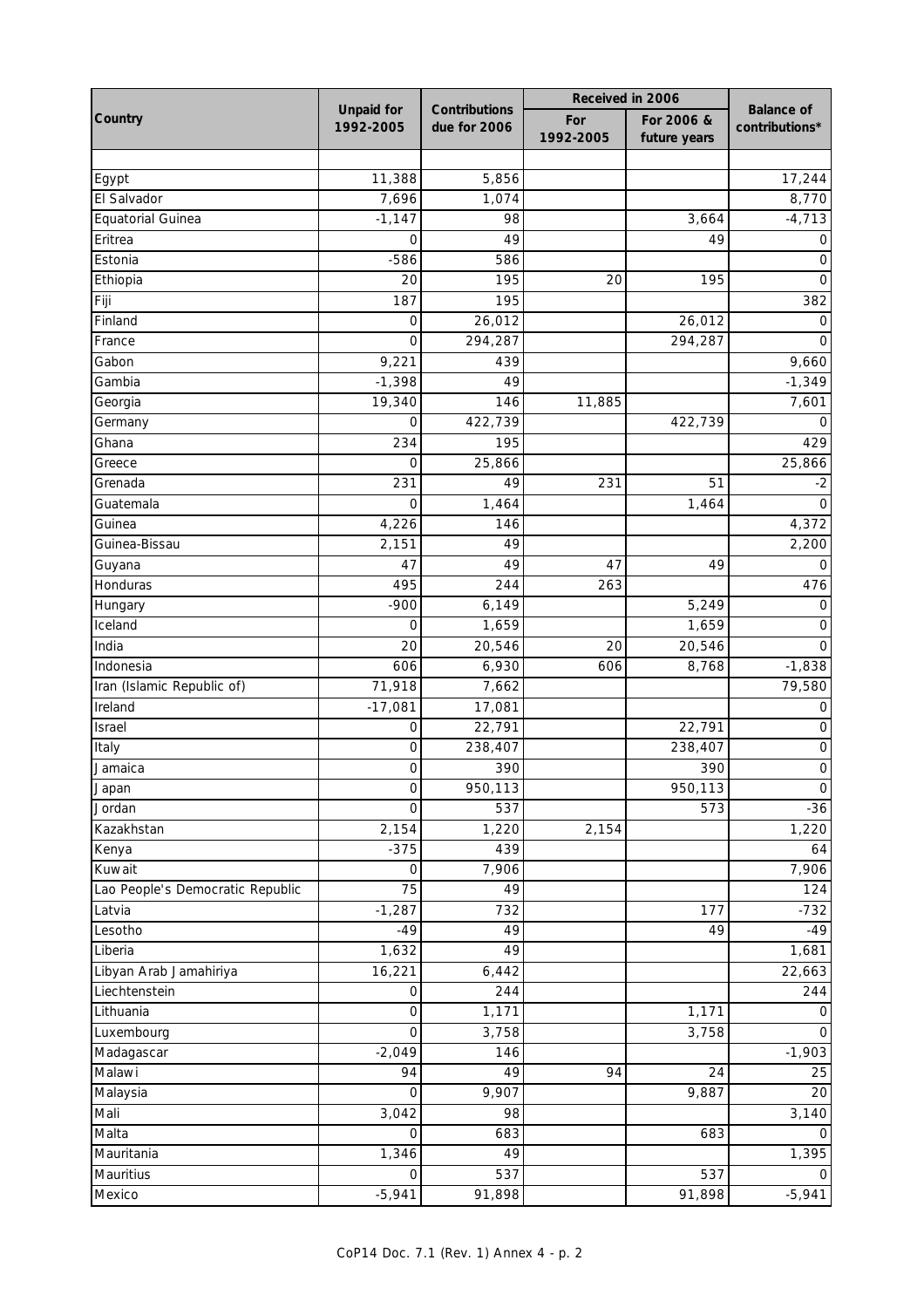|                                  |                                | Contributions | Received in 2006 |                            |                                     |
|----------------------------------|--------------------------------|---------------|------------------|----------------------------|-------------------------------------|
| Country                          | <b>Unpaid for</b><br>1992-2005 | due for 2006  | For<br>1992-2005 | For 2006 &<br>future years | <b>Balance of</b><br>contributions* |
|                                  |                                |               |                  |                            |                                     |
| Monaco                           | 0                              | 146           |                  | 146                        | O                                   |
| Mongolia                         | $-112$                         | 49            |                  |                            | $-63$                               |
| Morocco                          | 11,901                         | 2,294         |                  |                            | 14,195                              |
| Mozambique                       | 0                              | 49            |                  | 49                         | 0                                   |
| Myanmar                          | 0                              | 488           |                  | 467                        | 21                                  |
| Namibia                          | 0                              | 293           |                  | 293                        | $\Omega$                            |
| Nepal                            | 740                            | 195           |                  |                            | 935                                 |
| Netherlands                      | 81,460                         | 82,479        | 81,460           | 82,479                     |                                     |
| New Zealand                      | 0                              | 10,786        |                  |                            | 10,786                              |
| Nicaragua                        | 50                             | 49            | 50               | 229                        | $-180$                              |
| Niger                            | 4,411                          | 49            |                  |                            | 4,460                               |
| Nigeria                          | 3,187                          | 2,050         | 3,187            | 9,729                      | $-7,679$                            |
| Norway                           | 0                              | 33,138        |                  | 33,138                     | O                                   |
| Pakistan                         | $-200$                         | 2,684         |                  | 2,484                      | 0                                   |
| Palau                            | 0                              | 49            |                  |                            | 49                                  |
| Panama                           | 416                            | 927           | 416              | 481                        | 446                                 |
| Papua New Guinea                 | 2,556                          | 146           | 2,556            | 146                        | $\Omega$                            |
| Paraguay                         | 4,093                          | 586           |                  |                            | 4,679                               |
| Peru                             | 5,082                          | 4,490         | 5,082            | 4,490                      |                                     |
| Philippines                      | $-1,279$                       | 4,636         |                  |                            | 3,357                               |
| Poland                           | 0                              | 22,499        |                  | 22,499                     | O                                   |
| Portugal                         | 0                              | 22,938        |                  | 22,938                     | O                                   |
| Qatar                            | $\overline{O}$                 | 3,123         |                  |                            | 3,123                               |
| Republic of Korea                | 1,000                          | 87,652        | 1,000            | 87,652                     | O                                   |
| Republic of Moldova              | 94                             | 49            | 94               | 49                         | 0                                   |
| Romania                          | 0                              | 2,928         |                  | 2,928                      | $\mathbf 0$                         |
| <b>Russian Federation</b>        | 0                              | 53,684        |                  | 53,684                     | 0                                   |
| Rwanda                           | 0                              | 49            |                  |                            | 49                                  |
| Saint Kitts and Nevis            | 47                             | 49            | 47               | 49                         | $\overline{0}$                      |
| Saint Lucia                      | 114                            | 98            |                  |                            | 212                                 |
| Saint Vincent and the Grenadines | 231                            | 49            | 49               |                            | 231                                 |
| Sao Tome and Principe            | 186                            | 49            |                  |                            | 235                                 |
| Saudi Arabia                     | 0                              | 34,797        |                  | 34,797                     | $\Omega$                            |
| Senegal                          | $-1,323$                       | 244           |                  |                            | $-1,079$                            |
| Serbia                           | 1,874                          | 927           |                  |                            | 2,801                               |
| Seychelles                       | 188                            | 98            |                  |                            | 286                                 |
| Sierra Leone                     | 145                            | 49            | 100              |                            | 94                                  |
| Singapore                        | 0                              | 18,936        |                  | 18,936                     | 0                                   |
| Slovakia                         | 0                              | 2,489         |                  | 2,489                      | 0                                   |
| Slovenia                         | $\overline{0}$                 | 4,002         |                  | 4,002                      | $\Omega$                            |
| Somalia                          | 4,323                          | 49            |                  |                            | 4,372                               |
| South Africa                     | $-28,502$                      | 14,251        |                  | 14,251                     | $-28,502$                           |
| Spain                            | 0                              | 122,986       |                  | 122,986                    | 0                                   |
| Sri Lanka                        | 0                              | 830           |                  | 830                        | $\Omega$                            |
| Sudan                            | 5,560                          | 390           |                  |                            | 5,950                               |
| Suriname                         | 3,306                          | 49            | 2,959            |                            | 396                                 |
| Swaziland                        | 0                              | 98            |                  | 98                         | 0                                   |
| Sweden                           | 0                              | 48,706        |                  | 48,706                     | 0                                   |
| Switzerland                      | 0                              | 58,418        |                  | 58,418                     | 0                                   |
| Syrian Arab Republic             | 0                              | 1,855         |                  | 1,855                      | $\mathsf O$                         |
| Thailand                         | $\hbox{O}$                     | 10,200        |                  | 10,200                     | $\mathsf{O}\xspace$                 |
|                                  |                                |               |                  |                            |                                     |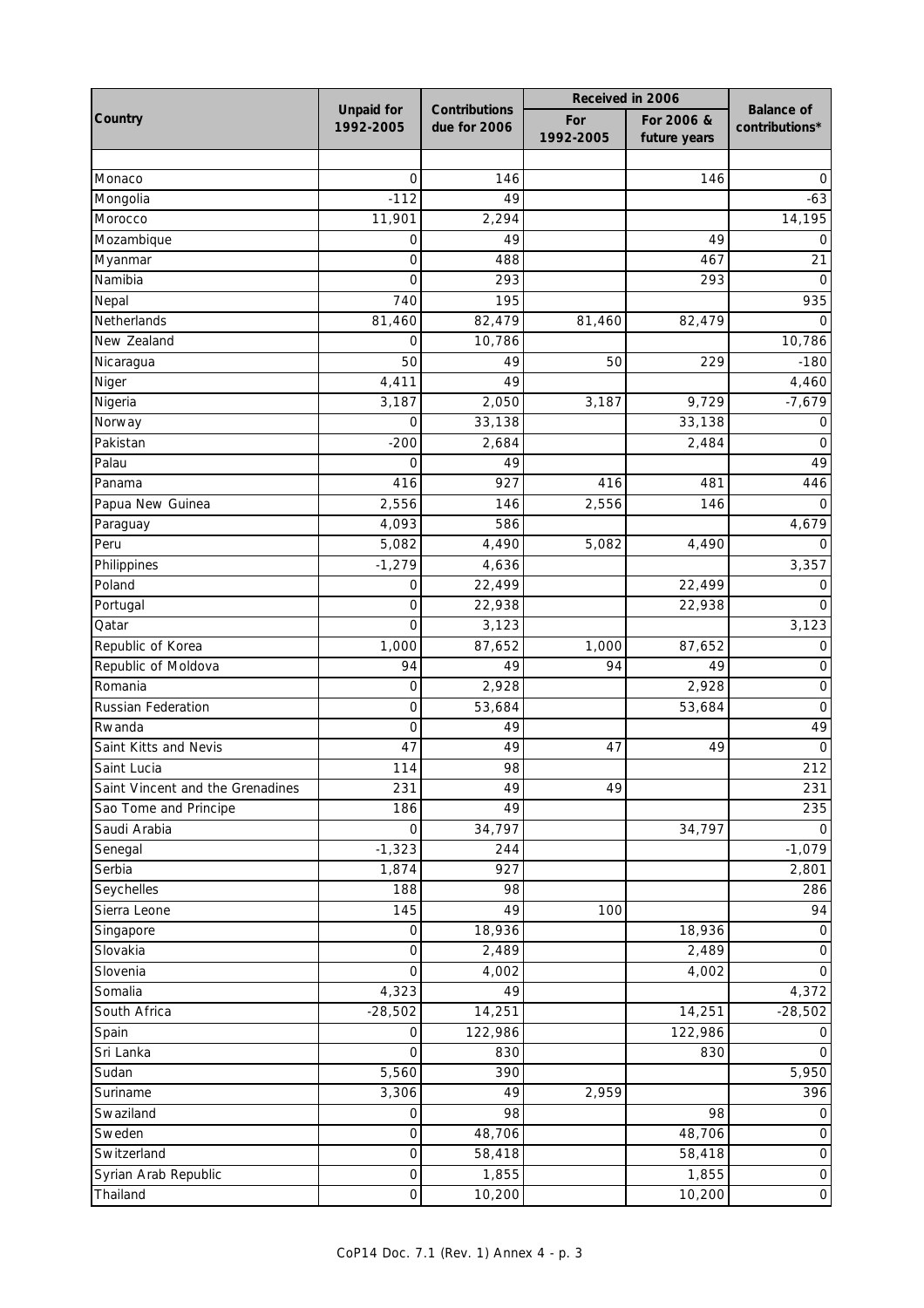|                                              |                                |                                      | Received in 2006 |                            |                                     |
|----------------------------------------------|--------------------------------|--------------------------------------|------------------|----------------------------|-------------------------------------|
| Country                                      | <b>Unpaid for</b><br>1992-2005 | <b>Contributions</b><br>due for 2006 | For<br>1992-2005 | For 2006 &<br>future years | <b>Balance of</b><br>contributions* |
|                                              |                                |                                      |                  |                            |                                     |
| The former Yugoslav Republic<br>of Macedonia | 562                            | 293                                  |                  |                            | 855                                 |
| Togo                                         | 3,621                          | 49                                   |                  |                            | 3,670                               |
| Trinidad and Tobago                          | 0                              | 1,074                                |                  | 1,074                      | O                                   |
| Tunisia                                      | 1,114                          | 1,562                                | 1,114            | 448                        | 1,114                               |
| Turkey                                       | O                              | 18,155                               |                  | 18,155                     | O                                   |
| Uganda                                       | $-1,141$                       | 293                                  |                  |                            | $-848$                              |
| <b>Ukraine</b>                               | 2,484                          | 1,903                                |                  |                            | 4,387                               |
| <b>United Arab Emirates</b>                  | 40                             | 11,469                               | 40               | 11,404                     | 65                                  |
| United Kingdom                               | 0                              | 299,021                              |                  | 299,021                    | O                                   |
| United Republic of Tanzania                  | O                              | 293                                  |                  | 259                        | 34                                  |
| <b>United States</b>                         | $-56,598$                      | 1,071,138                            |                  | 1,045,000                  | $-30,460$                           |
| Uruguay                                      | 11,810                         | 2,343                                |                  |                            | 14,153                              |
| Uzbekistan                                   | 12,158                         | 683                                  | 516              |                            | 12,325                              |
| Vanuatu                                      | 47                             | 49                                   | 47               | 49                         |                                     |
| Venezuela (Bolivarian Republic of)           | 9,749                          | 8,345                                |                  |                            | 18,094                              |
| Viet Nam                                     | O                              | 1,025                                |                  | 1,025                      |                                     |
| Yemen                                        | 3,032                          | 293                                  |                  |                            | 3,325                               |
| Zambia                                       | 0                              | 98                                   |                  | 141                        | $-43$                               |
| Zimbabwe                                     | 20                             | 342                                  | 20               | 322                        | 20                                  |
| <b>TOTAL</b>                                 | 629,850                        | 4,868,812                            | 375,783          | 4,527,319                  | 595,560                             |

\* Sums in brackets reflect the contributions received in advance for future years.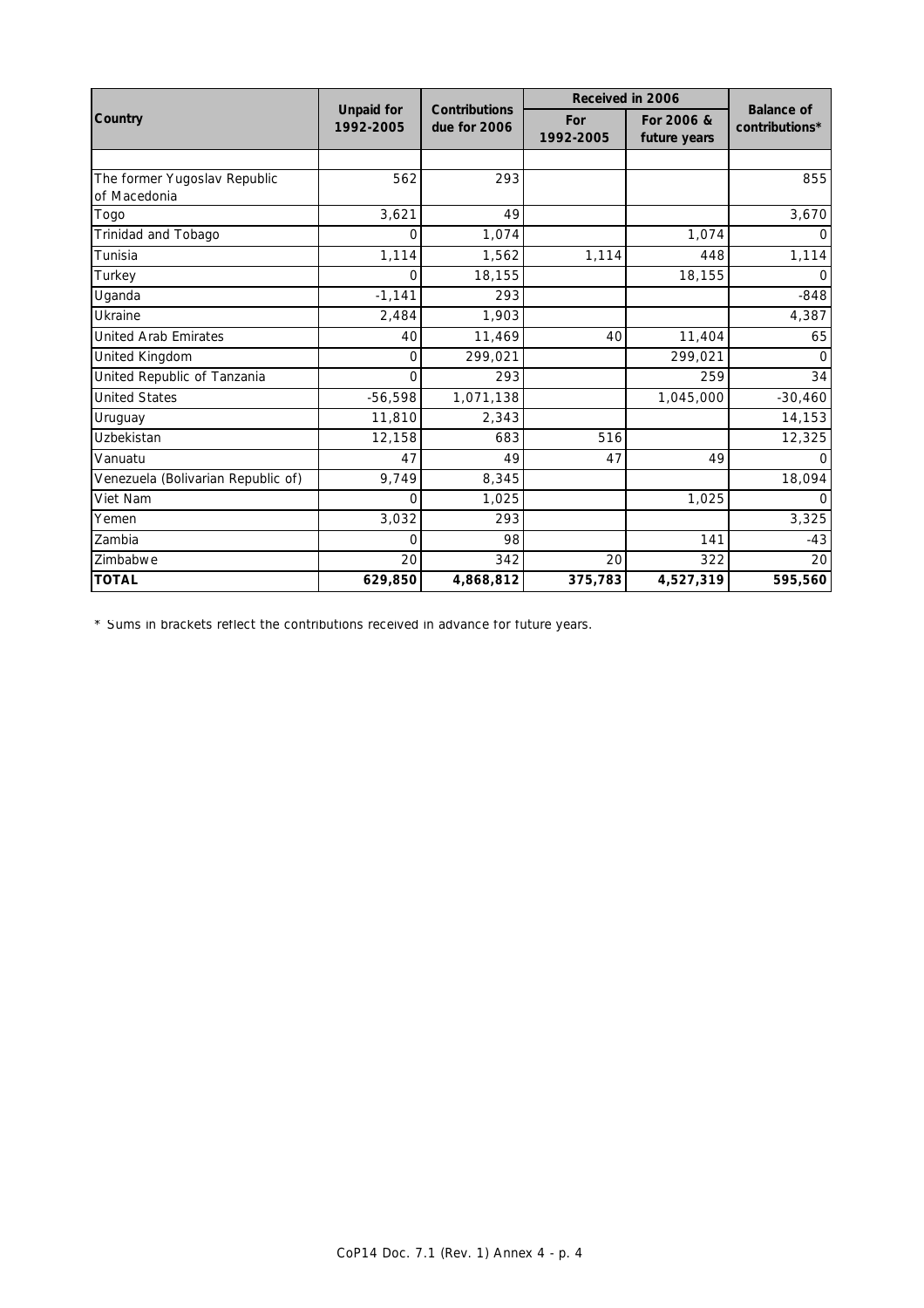|              |                 |                         | Percentage of 2004         |              |               |  |
|--------------|-----------------|-------------------------|----------------------------|--------------|---------------|--|
| <b>Month</b> | For prior years | For the current<br>vear | For future<br><b>years</b> | <b>Total</b> | contributions |  |
| January      | 15,947          | 326,384                 | 553                        | 342,884      | 6.89%         |  |
| February     | 17,487          | 671,814                 | 1,893                      | 1,034,078    | 21.06%        |  |
| March        | 39,247          | 425,080                 | 19,170                     | 1,517,575    | 30.03%        |  |
| April        | 20,373          | 28,732                  | 1,547                      | 1,568,227    | 30.63%        |  |
| May          | 44,752          | 72,911                  | 469                        | 1,686,359    | 32.17%        |  |
| June         | 3,917           | 1,158,533               | 128                        | 2,848,937    | 56.61%        |  |
| July         | 33,605          | 154,306                 | 450                        | 3,037,298    | 59.87%        |  |
| August       | 4,062           | 1,200,776               | 37,732                     | 4,279,868    | 85.20%        |  |
| September    | 33,942          | 74,843                  | 2,099                      | 4,390,752    | 86.78%        |  |
| October      | 10,685          | 69,742                  | 1,731                      | 4,472,910    | 88.25%        |  |
| November     | 4,361           | 21,263                  | 16, 148                    | 4,514,682    | 88.70%        |  |
| December     | 10,275          | 61,156                  | 21,402                     | 4,607,515    | 89.99%        |  |
| <b>Total</b> | 238,653         | 4,265,540               | 103,322                    |              |               |  |

# CONTRIBUTIONS RECEIVED IN 2004 CUMULATIVE FOR EACH MONTH (in US dollars)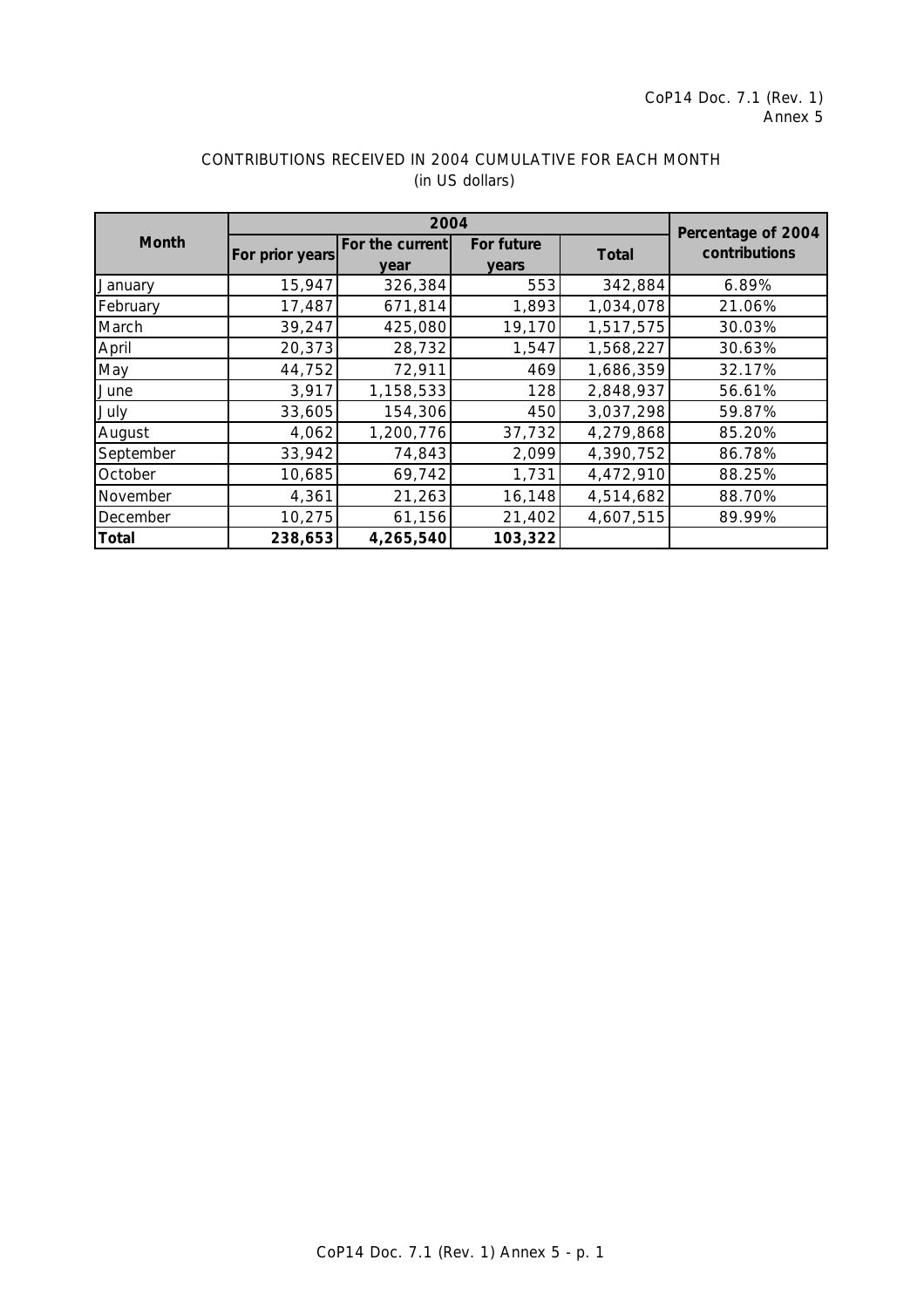|              |                 | 2005                    |                     |              |                          |  |
|--------------|-----------------|-------------------------|---------------------|--------------|--------------------------|--|
| <b>Month</b> | For prior years | For the current<br>year | For future<br>years | <b>Total</b> | of 2005<br>contributions |  |
| January      | 54,566          | 217,370                 |                     | 271,936      | 4.59%                    |  |
| February     |                 | 364,163                 |                     | 636,099      | 12.27%                   |  |
| March        | 33,308          | 658,440                 | 20,192              | 1,348,039    | 26.16%                   |  |
| April        | 102,482         | 382,008                 | 2,386               | 1,834,915    | 34.22%                   |  |
| May          | 10,077          | 1,226,335               | 677                 | 3,072,004    | 60.09%                   |  |
| June         | 19,451          | 1,184,147               | 56,598              | 4,332,200    | 85.07%                   |  |
| July         | 7,005           | 120,185                 | 14,251              | 4,473,641    | 87.61%                   |  |
| August       | 10,358          | 49,676                  | 455                 | 4,534,130    | 88.65%                   |  |
| September    | O               | 94,523                  | 49                  | 4,628,702    | 90.65%                   |  |
| October      | 1,682           | 26,482                  | 6,302               | 4,663,168    | 91.21%                   |  |
| November     | 47,435          | 12,186                  | 499                 | 4,723,288    | 91.46%                   |  |
| December     | 28,103          |                         | 101,560             | 4,852,951    | 91.46%                   |  |
| <b>Total</b> | 314,467         | 4,335,515               | 202,969             |              |                          |  |

# CONTRIBUTIONS RECEIVED IN 2005 CUMULATIVE FOR EACH MONTH (in US dollars)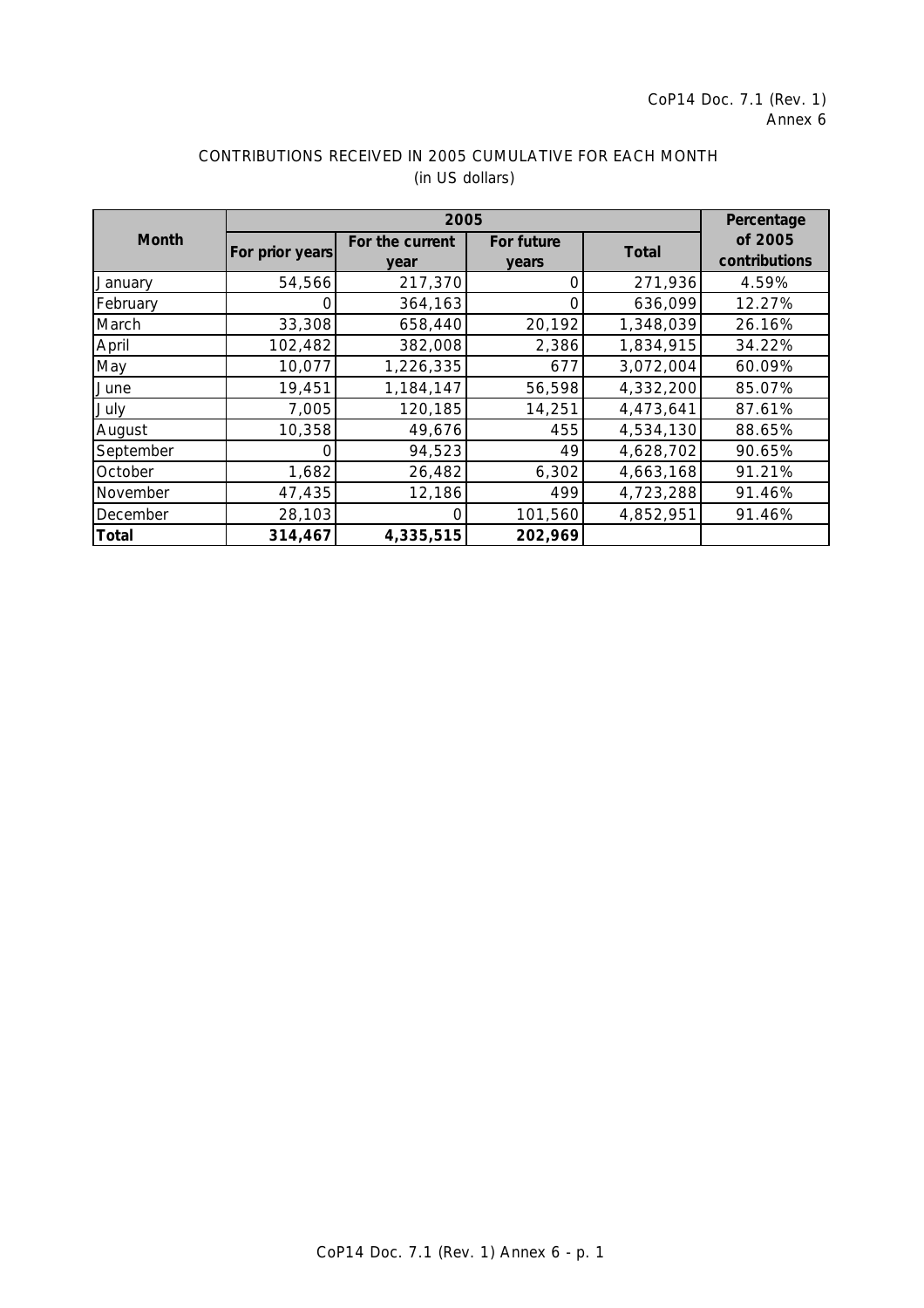|              | 2006            |                 |            |              |                                     |
|--------------|-----------------|-----------------|------------|--------------|-------------------------------------|
| Month        | For prior years | For the current | For future | <b>Total</b> | Percentage of 2006<br>contributions |
|              |                 | vear            | years      |              |                                     |
| January      | 85,669          | 85,991          | 1,055      | 172,715      | 3.55%                               |
| February     | 3,227           | 585,221         | 14,287     | 775,450      | 13.79%                              |
| March        | 81,480          | 531,825         | 6,395      | 1,395,150    | 24.71%                              |
| April        | 463             | 323,171         | Ω          | 1,718,784    | 31.35%                              |
| May          | 1,000           | 1,150,475       | 4,044      | 2,874,303    | 54.98%                              |
| June         | 18,315          | 598,399         |            | 3,491,017    | 67.27%                              |
| July         | 5,171           | 8,101           | 2,070      | 3,506,359    | 67.43%                              |
| August       | n               | 1,066,711       | 30,460     | 4,603,530    | 89.34%                              |
| September    | 0               | 22,556          | 372        | 4,626,458    | 89.81%                              |
| October      | 2,821           | 2,147           | 43         | 4,631,469    | 89.85%                              |
| November     | 3,522           | 49              | ∩          | 4,635,040    | 89.85%                              |
| December     | 174,115         | 85,345          | 8,602      | 4,903,102    | 91.60%                              |
| <b>Total</b> | 375,783         | 4,459,991       | 67,328     |              |                                     |

# CONTRIBUTIONS RECEIVED IN 2006 CUMULATIVE FOR EACH MONTH (in US dollars)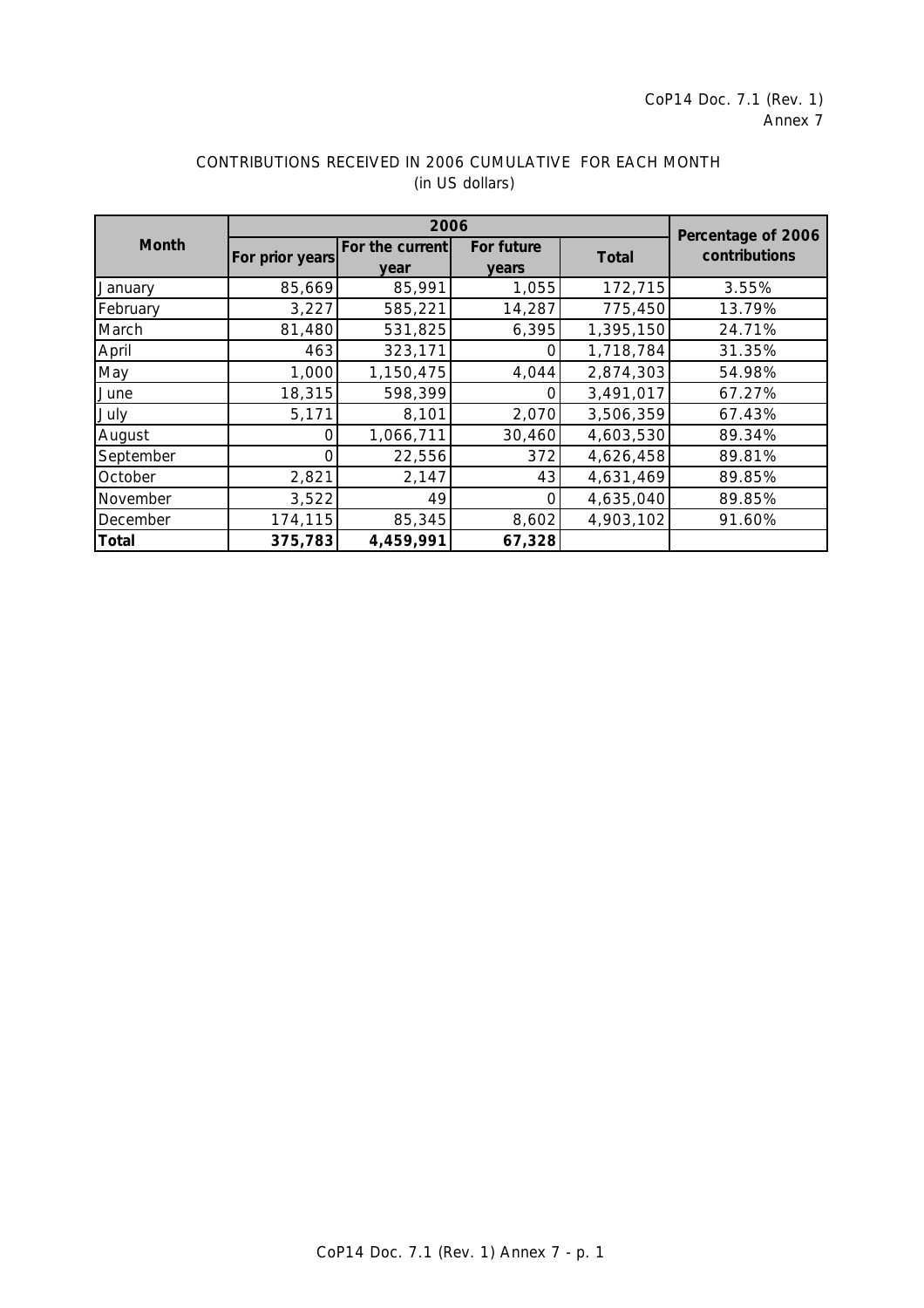#### CITES TRUST FUND ANNUAL DISTRIBUTION OF THE UNPAID CONTRIBUTIONS AS OF 31 DECEMBER 2006 (in US dollars)

| Country             | 2006   | 2005    | 2004           | 2003   | 2002  | 2001  | 2000 | 1999 | 1998 | 1997 | 1996 | 1995 | 1994  | 1993 | 1992 | <b>TOTAL</b>   |
|---------------------|--------|---------|----------------|--------|-------|-------|------|------|------|------|------|------|-------|------|------|----------------|
| Afghanistan         |        |         |                |        |       |       |      |      |      |      |      |      |       |      |      | $\mathbf 0$    |
| Albania             | 10     |         |                |        |       |       |      |      |      |      |      |      |       |      |      | 10             |
| Algeria             | 3,709  |         |                |        |       |       |      |      |      |      |      |      |       |      |      | 3,709          |
| Antigua and Barbuda | 146    | 94      | 94             | 94     | 89    | 89    | 432  | 432  | 432  | 107  |      |      |       |      |      | 2,008          |
| Argentina           | 46,656 | 53,853  | 53,853         | 43,634 |       |       |      |      |      |      |      |      |       |      |      | 197,996        |
| Australia           |        |         |                |        |       |       |      |      |      |      |      |      |       |      |      | $\mathsf O$    |
| Austria             |        |         |                |        |       |       |      |      |      |      |      |      |       |      |      | $\overline{0}$ |
| Azerbaijan          |        |         |                |        |       |       |      |      |      |      |      |      |       |      |      | $\circ$        |
| Bahamas             |        |         |                |        |       |       |      |      |      |      |      |      |       |      |      | $\overline{0}$ |
| Bangladesh          | 488    | 469     | 469            | 469    | 30    |       |      |      |      |      |      |      |       |      |      | 1,925          |
| Barbados            |        |         |                |        |       |       |      |      |      |      |      |      |       |      |      | $\Omega$       |
| Belarus             | 878    | 891     | 891            | 891    | 2,548 | 1,623 |      |      |      |      |      |      |       |      |      | 7,722          |
| Belgium             |        |         |                |        |       |       |      |      |      |      |      |      |       |      |      | $\mathbf 0$    |
| Belize              | 49     |         |                |        |       |       |      |      |      |      |      |      |       |      |      | 49             |
| Benin               |        |         |                |        |       |       |      |      |      |      |      |      |       |      |      | $\overline{0}$ |
| Bhutan              | 49     |         |                |        |       |       |      |      |      |      |      |      |       |      |      | 49             |
| Bolivia             | 439    | 375     | 375            | 375    | 313   | 237   |      |      |      |      |      |      |       |      |      | 2,114          |
| Botswana            |        |         |                |        |       |       |      |      |      |      |      |      |       |      |      | $\mathbf 0$    |
| Brazil              | 74,328 | 112,019 | 21,159         |        |       |       |      |      |      |      |      |      |       |      |      | 207,506        |
| Brunei Darussalam   | 20     |         |                |        |       |       |      |      |      |      |      |      |       |      |      | 20             |
| Bulgaria            |        |         |                |        |       |       |      |      |      |      |      |      |       |      |      | $\overline{0}$ |
| Burkina Faso        |        |         |                |        |       |       |      |      |      |      |      |      |       |      |      | $\mathsf{O}$   |
| Burundi             | 49     | 47      | 47             | 47     | 45    | 45    | 432  | 432  | 432  | 428  | 428  | 368  | 1,334 |      |      | 4,133          |
| Cambodia            | 98     | 23      |                |        |       |       |      |      |      |      |      |      |       |      |      | 121            |
| Cameroon            | 390    |         |                |        |       |       |      |      |      |      |      |      |       |      |      | 390            |
| Canada              |        |         |                |        |       |       |      |      |      |      |      |      |       |      |      | $\circ$        |
| Central African     | 49     | 47      |                |        |       |       |      |      |      |      |      |      |       |      |      | 96             |
| Republic            |        |         |                |        |       |       |      |      |      |      |      |      |       |      |      |                |
| Chad                | 49     | 47      | 47             | 47     | 45    | 45    | 432  | 432  | 432  | 428  | 428  | 368  | 368   | 368  | 836  | 4,372          |
| Chile               |        |         |                |        |       |       |      |      |      |      |      |      |       |      |      | $\mathbf 0$    |
| China               |        |         |                |        |       |       |      |      |      |      |      |      |       |      |      | $\overline{0}$ |
| Colombia            |        |         |                |        |       |       |      |      |      |      |      |      |       |      |      | $\overline{0}$ |
| Comoros             | 49     | 47      | 47             | 47     | 45    | 45    | 432  | 432  | 432  | 428  | 428  | 307  |       |      |      | 2,738          |
| Congo               | 49     | 47      | $\overline{7}$ |        |       |       |      |      |      |      |      |      |       |      |      | 103            |
| Costa Rica          |        |         |                |        |       |       |      |      |      |      |      |      |       |      |      | $\overline{O}$ |
| Côte d'Ivoire       | 488    | 422     | 422            | 422    | 402   | 402   | 30   |      |      |      |      |      |       |      |      | 2,588          |
| Croatia             |        |         |                |        |       |       |      |      |      |      |      |      |       |      |      | $\mathbf 0$    |
| Cuba                | 2,099  | 1,406   | 1,406          |        |       |       |      |      |      |      |      |      |       |      |      | 4,911          |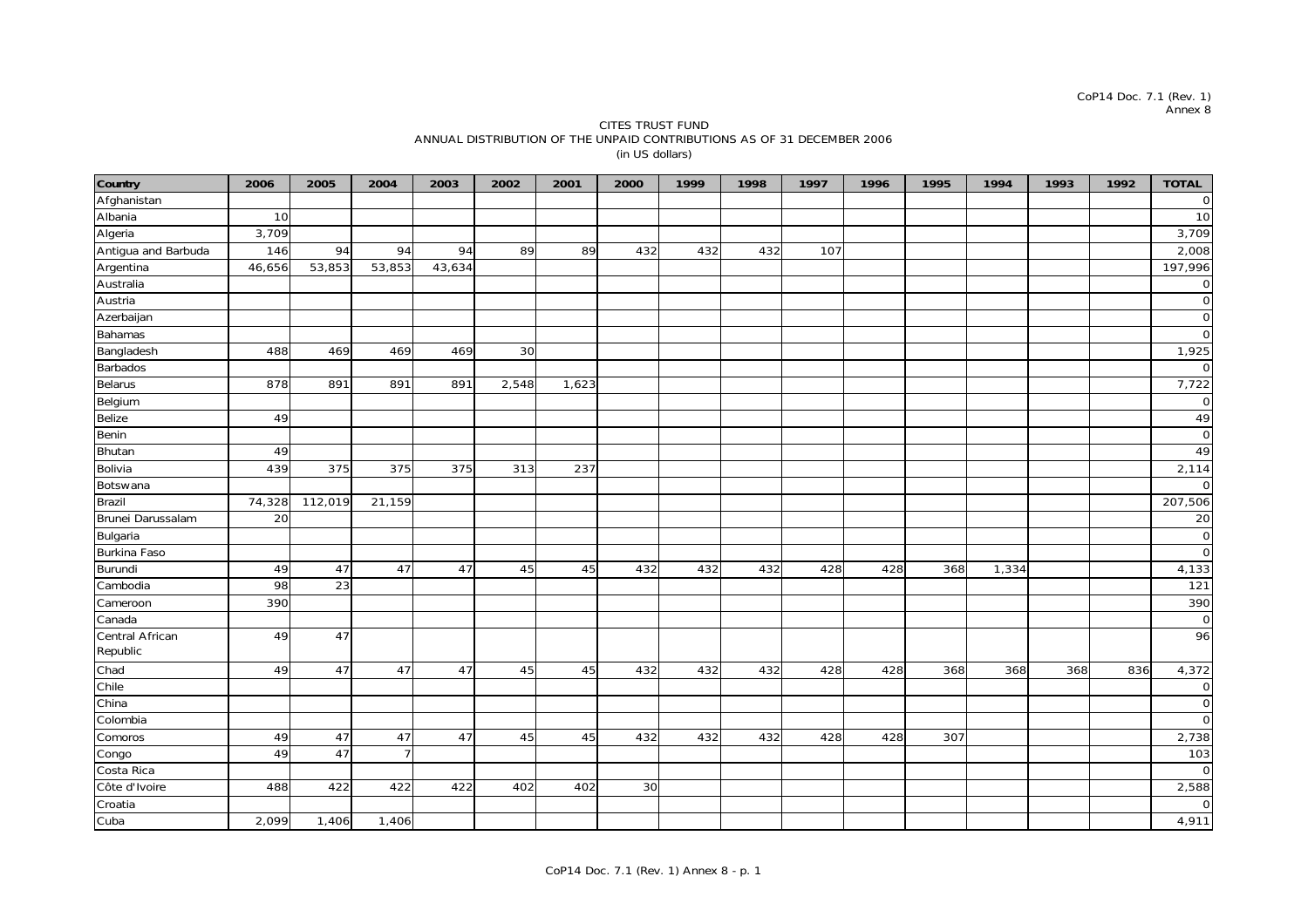| 0<br>Czech Republic<br>$\circ$<br>162<br>146<br>16<br>the Congo<br>$\mathbf 0$<br>49<br>47<br>47<br>45<br>432<br>432<br>432<br>428<br>428<br>368<br>368<br>368<br>186<br>3,722<br>47<br>45<br>$\Omega$<br>2,786<br>1,708<br>1,078<br>927<br>927<br>17,244<br>5,856<br>3,796<br>3,796<br>3,796<br>Egypt<br>8,770<br>1,074<br>844<br>844<br>844<br>536<br>536<br>432<br>432<br>432<br>428<br>428<br>368<br>368<br>836<br>368<br><b>Equatorial Guinea</b><br>$\mathbf 0$<br>$\mathbf 0$<br>Eritrea<br>$\mathbf 0$<br>$\mathbf 0$<br>382<br>195<br>187<br>$\mathbf 0$<br>$\circ$<br>France<br>439<br>656<br>656<br>656<br>670<br>670<br>432<br>432<br>432<br>856<br>856<br>738<br>738<br>738<br>692<br>9,660<br>Gabon<br>Gambia<br>$\Omega$<br>234<br>313<br>7,601<br>146<br>234<br>234<br>313<br>4,749<br>1,379<br>Germany<br>$\Omega$<br>234<br>429<br>195<br>25,866<br>25,866<br>Grenada<br>$\mathbf 0$<br>$\mathbf 0$<br>Guatemala<br>Guinea<br>146<br>141<br>141<br>141<br>134<br>134<br>432<br>432<br>432<br>856<br>856<br>528<br>4,372<br>49<br>432<br>197<br>2,200<br>Guinea-Bissau<br>47<br>47<br>47<br>45<br>45<br>432<br>432<br>428<br>Guyana<br>$\Omega$<br>476<br>Honduras<br>244<br>232<br>Hungary<br>$\mathbf 0$<br>$\mathsf O$<br>Iceland<br>$\overline{O}$<br>India<br>Indonesia<br>$\Omega$<br>Iran (Islamic Republic<br>7,662<br>12,749<br>12,749<br>12,749<br>7,195<br>79,580<br>7,195<br>19,280<br>of)<br>Ireland<br>$\mathbf 0$<br>$\overline{O}$<br>Israel<br>$\mathbf 0$<br>Italy | Country                | 2006 | 2005 | 2004 | 2003 | 2002 | 2001 | 2000 | 1999 | 1998 | 1997 | 1996 | 1995 | 1994 | 1993 | 1992 | <b>TOTAL</b> |
|-------------------------------------------------------------------------------------------------------------------------------------------------------------------------------------------------------------------------------------------------------------------------------------------------------------------------------------------------------------------------------------------------------------------------------------------------------------------------------------------------------------------------------------------------------------------------------------------------------------------------------------------------------------------------------------------------------------------------------------------------------------------------------------------------------------------------------------------------------------------------------------------------------------------------------------------------------------------------------------------------------------------------------------------------------------------------------------------------------------------------------------------------------------------------------------------------------------------------------------------------------------------------------------------------------------------------------------------------------------------------------------------------------------------------------------------------------------------------------------------------------|------------------------|------|------|------|------|------|------|------|------|------|------|------|------|------|------|------|--------------|
|                                                                                                                                                                                                                                                                                                                                                                                                                                                                                                                                                                                                                                                                                                                                                                                                                                                                                                                                                                                                                                                                                                                                                                                                                                                                                                                                                                                                                                                                                                       | Cyprus                 |      |      |      |      |      |      |      |      |      |      |      |      |      |      |      |              |
|                                                                                                                                                                                                                                                                                                                                                                                                                                                                                                                                                                                                                                                                                                                                                                                                                                                                                                                                                                                                                                                                                                                                                                                                                                                                                                                                                                                                                                                                                                       |                        |      |      |      |      |      |      |      |      |      |      |      |      |      |      |      |              |
|                                                                                                                                                                                                                                                                                                                                                                                                                                                                                                                                                                                                                                                                                                                                                                                                                                                                                                                                                                                                                                                                                                                                                                                                                                                                                                                                                                                                                                                                                                       | Democratic Republic of |      |      |      |      |      |      |      |      |      |      |      |      |      |      |      |              |
|                                                                                                                                                                                                                                                                                                                                                                                                                                                                                                                                                                                                                                                                                                                                                                                                                                                                                                                                                                                                                                                                                                                                                                                                                                                                                                                                                                                                                                                                                                       |                        |      |      |      |      |      |      |      |      |      |      |      |      |      |      |      |              |
|                                                                                                                                                                                                                                                                                                                                                                                                                                                                                                                                                                                                                                                                                                                                                                                                                                                                                                                                                                                                                                                                                                                                                                                                                                                                                                                                                                                                                                                                                                       | Denmark                |      |      |      |      |      |      |      |      |      |      |      |      |      |      |      |              |
|                                                                                                                                                                                                                                                                                                                                                                                                                                                                                                                                                                                                                                                                                                                                                                                                                                                                                                                                                                                                                                                                                                                                                                                                                                                                                                                                                                                                                                                                                                       | Djibouti               |      |      |      |      |      |      |      |      |      |      |      |      |      |      |      |              |
|                                                                                                                                                                                                                                                                                                                                                                                                                                                                                                                                                                                                                                                                                                                                                                                                                                                                                                                                                                                                                                                                                                                                                                                                                                                                                                                                                                                                                                                                                                       | Dominica               |      |      |      |      |      |      |      |      |      |      |      |      |      |      |      |              |
|                                                                                                                                                                                                                                                                                                                                                                                                                                                                                                                                                                                                                                                                                                                                                                                                                                                                                                                                                                                                                                                                                                                                                                                                                                                                                                                                                                                                                                                                                                       | Dominican Republic     |      |      |      |      |      |      |      |      |      |      |      |      |      |      |      |              |
|                                                                                                                                                                                                                                                                                                                                                                                                                                                                                                                                                                                                                                                                                                                                                                                                                                                                                                                                                                                                                                                                                                                                                                                                                                                                                                                                                                                                                                                                                                       | Ecuador                |      |      |      |      |      |      |      |      |      |      |      |      |      |      |      |              |
|                                                                                                                                                                                                                                                                                                                                                                                                                                                                                                                                                                                                                                                                                                                                                                                                                                                                                                                                                                                                                                                                                                                                                                                                                                                                                                                                                                                                                                                                                                       |                        |      |      |      |      |      |      |      |      |      |      |      |      |      |      |      |              |
|                                                                                                                                                                                                                                                                                                                                                                                                                                                                                                                                                                                                                                                                                                                                                                                                                                                                                                                                                                                                                                                                                                                                                                                                                                                                                                                                                                                                                                                                                                       | El Salvador            |      |      |      |      |      |      |      |      |      |      |      |      |      |      |      |              |
|                                                                                                                                                                                                                                                                                                                                                                                                                                                                                                                                                                                                                                                                                                                                                                                                                                                                                                                                                                                                                                                                                                                                                                                                                                                                                                                                                                                                                                                                                                       |                        |      |      |      |      |      |      |      |      |      |      |      |      |      |      |      |              |
|                                                                                                                                                                                                                                                                                                                                                                                                                                                                                                                                                                                                                                                                                                                                                                                                                                                                                                                                                                                                                                                                                                                                                                                                                                                                                                                                                                                                                                                                                                       |                        |      |      |      |      |      |      |      |      |      |      |      |      |      |      |      |              |
|                                                                                                                                                                                                                                                                                                                                                                                                                                                                                                                                                                                                                                                                                                                                                                                                                                                                                                                                                                                                                                                                                                                                                                                                                                                                                                                                                                                                                                                                                                       | Estonia                |      |      |      |      |      |      |      |      |      |      |      |      |      |      |      |              |
|                                                                                                                                                                                                                                                                                                                                                                                                                                                                                                                                                                                                                                                                                                                                                                                                                                                                                                                                                                                                                                                                                                                                                                                                                                                                                                                                                                                                                                                                                                       | Ethiopia               |      |      |      |      |      |      |      |      |      |      |      |      |      |      |      |              |
|                                                                                                                                                                                                                                                                                                                                                                                                                                                                                                                                                                                                                                                                                                                                                                                                                                                                                                                                                                                                                                                                                                                                                                                                                                                                                                                                                                                                                                                                                                       | Fiji                   |      |      |      |      |      |      |      |      |      |      |      |      |      |      |      |              |
|                                                                                                                                                                                                                                                                                                                                                                                                                                                                                                                                                                                                                                                                                                                                                                                                                                                                                                                                                                                                                                                                                                                                                                                                                                                                                                                                                                                                                                                                                                       | Finland                |      |      |      |      |      |      |      |      |      |      |      |      |      |      |      |              |
|                                                                                                                                                                                                                                                                                                                                                                                                                                                                                                                                                                                                                                                                                                                                                                                                                                                                                                                                                                                                                                                                                                                                                                                                                                                                                                                                                                                                                                                                                                       |                        |      |      |      |      |      |      |      |      |      |      |      |      |      |      |      |              |
|                                                                                                                                                                                                                                                                                                                                                                                                                                                                                                                                                                                                                                                                                                                                                                                                                                                                                                                                                                                                                                                                                                                                                                                                                                                                                                                                                                                                                                                                                                       |                        |      |      |      |      |      |      |      |      |      |      |      |      |      |      |      |              |
|                                                                                                                                                                                                                                                                                                                                                                                                                                                                                                                                                                                                                                                                                                                                                                                                                                                                                                                                                                                                                                                                                                                                                                                                                                                                                                                                                                                                                                                                                                       |                        |      |      |      |      |      |      |      |      |      |      |      |      |      |      |      |              |
|                                                                                                                                                                                                                                                                                                                                                                                                                                                                                                                                                                                                                                                                                                                                                                                                                                                                                                                                                                                                                                                                                                                                                                                                                                                                                                                                                                                                                                                                                                       | Georgia                |      |      |      |      |      |      |      |      |      |      |      |      |      |      |      |              |
|                                                                                                                                                                                                                                                                                                                                                                                                                                                                                                                                                                                                                                                                                                                                                                                                                                                                                                                                                                                                                                                                                                                                                                                                                                                                                                                                                                                                                                                                                                       |                        |      |      |      |      |      |      |      |      |      |      |      |      |      |      |      |              |
|                                                                                                                                                                                                                                                                                                                                                                                                                                                                                                                                                                                                                                                                                                                                                                                                                                                                                                                                                                                                                                                                                                                                                                                                                                                                                                                                                                                                                                                                                                       | Ghana                  |      |      |      |      |      |      |      |      |      |      |      |      |      |      |      |              |
|                                                                                                                                                                                                                                                                                                                                                                                                                                                                                                                                                                                                                                                                                                                                                                                                                                                                                                                                                                                                                                                                                                                                                                                                                                                                                                                                                                                                                                                                                                       | Greece                 |      |      |      |      |      |      |      |      |      |      |      |      |      |      |      |              |
|                                                                                                                                                                                                                                                                                                                                                                                                                                                                                                                                                                                                                                                                                                                                                                                                                                                                                                                                                                                                                                                                                                                                                                                                                                                                                                                                                                                                                                                                                                       |                        |      |      |      |      |      |      |      |      |      |      |      |      |      |      |      |              |
|                                                                                                                                                                                                                                                                                                                                                                                                                                                                                                                                                                                                                                                                                                                                                                                                                                                                                                                                                                                                                                                                                                                                                                                                                                                                                                                                                                                                                                                                                                       |                        |      |      |      |      |      |      |      |      |      |      |      |      |      |      |      |              |
|                                                                                                                                                                                                                                                                                                                                                                                                                                                                                                                                                                                                                                                                                                                                                                                                                                                                                                                                                                                                                                                                                                                                                                                                                                                                                                                                                                                                                                                                                                       |                        |      |      |      |      |      |      |      |      |      |      |      |      |      |      |      |              |
|                                                                                                                                                                                                                                                                                                                                                                                                                                                                                                                                                                                                                                                                                                                                                                                                                                                                                                                                                                                                                                                                                                                                                                                                                                                                                                                                                                                                                                                                                                       |                        |      |      |      |      |      |      |      |      |      |      |      |      |      |      |      |              |
|                                                                                                                                                                                                                                                                                                                                                                                                                                                                                                                                                                                                                                                                                                                                                                                                                                                                                                                                                                                                                                                                                                                                                                                                                                                                                                                                                                                                                                                                                                       |                        |      |      |      |      |      |      |      |      |      |      |      |      |      |      |      |              |
|                                                                                                                                                                                                                                                                                                                                                                                                                                                                                                                                                                                                                                                                                                                                                                                                                                                                                                                                                                                                                                                                                                                                                                                                                                                                                                                                                                                                                                                                                                       |                        |      |      |      |      |      |      |      |      |      |      |      |      |      |      |      |              |
|                                                                                                                                                                                                                                                                                                                                                                                                                                                                                                                                                                                                                                                                                                                                                                                                                                                                                                                                                                                                                                                                                                                                                                                                                                                                                                                                                                                                                                                                                                       |                        |      |      |      |      |      |      |      |      |      |      |      |      |      |      |      |              |
|                                                                                                                                                                                                                                                                                                                                                                                                                                                                                                                                                                                                                                                                                                                                                                                                                                                                                                                                                                                                                                                                                                                                                                                                                                                                                                                                                                                                                                                                                                       |                        |      |      |      |      |      |      |      |      |      |      |      |      |      |      |      |              |
|                                                                                                                                                                                                                                                                                                                                                                                                                                                                                                                                                                                                                                                                                                                                                                                                                                                                                                                                                                                                                                                                                                                                                                                                                                                                                                                                                                                                                                                                                                       |                        |      |      |      |      |      |      |      |      |      |      |      |      |      |      |      |              |
|                                                                                                                                                                                                                                                                                                                                                                                                                                                                                                                                                                                                                                                                                                                                                                                                                                                                                                                                                                                                                                                                                                                                                                                                                                                                                                                                                                                                                                                                                                       |                        |      |      |      |      |      |      |      |      |      |      |      |      |      |      |      |              |
|                                                                                                                                                                                                                                                                                                                                                                                                                                                                                                                                                                                                                                                                                                                                                                                                                                                                                                                                                                                                                                                                                                                                                                                                                                                                                                                                                                                                                                                                                                       |                        |      |      |      |      |      |      |      |      |      |      |      |      |      |      |      |              |
|                                                                                                                                                                                                                                                                                                                                                                                                                                                                                                                                                                                                                                                                                                                                                                                                                                                                                                                                                                                                                                                                                                                                                                                                                                                                                                                                                                                                                                                                                                       |                        |      |      |      |      |      |      |      |      |      |      |      |      |      |      |      |              |
|                                                                                                                                                                                                                                                                                                                                                                                                                                                                                                                                                                                                                                                                                                                                                                                                                                                                                                                                                                                                                                                                                                                                                                                                                                                                                                                                                                                                                                                                                                       |                        |      |      |      |      |      |      |      |      |      |      |      |      |      |      |      |              |
|                                                                                                                                                                                                                                                                                                                                                                                                                                                                                                                                                                                                                                                                                                                                                                                                                                                                                                                                                                                                                                                                                                                                                                                                                                                                                                                                                                                                                                                                                                       |                        |      |      |      |      |      |      |      |      |      |      |      |      |      |      |      |              |
|                                                                                                                                                                                                                                                                                                                                                                                                                                                                                                                                                                                                                                                                                                                                                                                                                                                                                                                                                                                                                                                                                                                                                                                                                                                                                                                                                                                                                                                                                                       |                        |      |      |      |      |      |      |      |      |      |      |      |      |      |      |      |              |
|                                                                                                                                                                                                                                                                                                                                                                                                                                                                                                                                                                                                                                                                                                                                                                                                                                                                                                                                                                                                                                                                                                                                                                                                                                                                                                                                                                                                                                                                                                       | Jamaica                |      |      |      |      |      |      |      |      |      |      |      |      |      |      |      | $\mathbf 0$  |
| $\mathbf 0$<br>Japan                                                                                                                                                                                                                                                                                                                                                                                                                                                                                                                                                                                                                                                                                                                                                                                                                                                                                                                                                                                                                                                                                                                                                                                                                                                                                                                                                                                                                                                                                  |                        |      |      |      |      |      |      |      |      |      |      |      |      |      |      |      |              |
| $\mathbf 0$<br>Jordan                                                                                                                                                                                                                                                                                                                                                                                                                                                                                                                                                                                                                                                                                                                                                                                                                                                                                                                                                                                                                                                                                                                                                                                                                                                                                                                                                                                                                                                                                 |                        |      |      |      |      |      |      |      |      |      |      |      |      |      |      |      |              |
| 1,220<br>1,220                                                                                                                                                                                                                                                                                                                                                                                                                                                                                                                                                                                                                                                                                                                                                                                                                                                                                                                                                                                                                                                                                                                                                                                                                                                                                                                                                                                                                                                                                        | Kazakhstan             |      |      |      |      |      |      |      |      |      |      |      |      |      |      |      |              |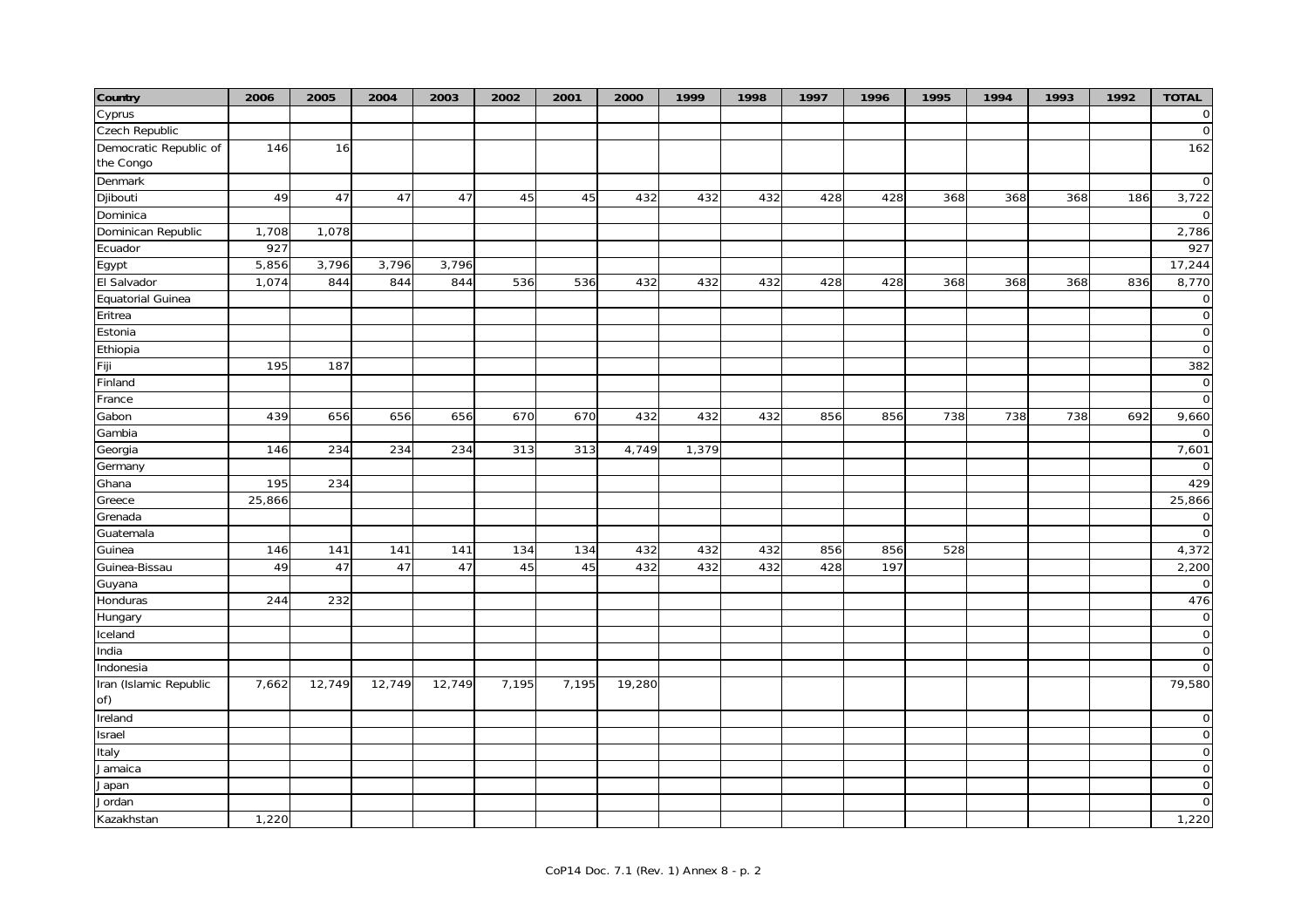| Country                | 2006   | 2005  | 2004  | 2003  | 2002  | 2001  | 2000  | 1999 | 1998 | 1997 | 1996 | 1995 | 1994 | 1993 | 1992 | <b>TOTAL</b>   |
|------------------------|--------|-------|-------|-------|-------|-------|-------|------|------|------|------|------|------|------|------|----------------|
| Kenya                  | 64     |       |       |       |       |       |       |      |      |      |      |      |      |      |      | 64             |
| Kuwait                 | 7,906  |       |       |       |       |       |       |      |      |      |      |      |      |      |      | 7,906          |
| Lao People's           | 49     | 47    | 28    |       |       |       |       |      |      |      |      |      |      |      |      | $\frac{1}{24}$ |
| Latvia                 |        |       |       |       |       |       |       |      |      |      |      |      |      |      |      | $\mathsf O$    |
| Lesotho                |        |       |       |       |       |       |       |      |      |      |      |      |      |      |      | $\overline{0}$ |
| Liberia                | 49     | 47    | 47    | 47    | 89    | 89    | 432   | 432  | 432  | 18   |      |      |      |      |      | 1,681          |
| Libyan Arab Jamahiriya | 6,442  | 7,055 | 7,055 | 2,111 |       |       |       |      |      |      |      |      |      |      |      | 22,663         |
| Liechtenstein          | 244    |       |       |       |       |       |       |      |      |      |      |      |      |      |      | 244            |
| Lithuania              |        |       |       |       |       |       |       |      |      |      |      |      |      |      |      | $\mathsf O$    |
| Luxembourg             |        |       |       |       |       |       |       |      |      |      |      |      |      |      |      | $\overline{0}$ |
| Madagascar             |        |       |       |       |       |       |       |      |      |      |      |      |      |      |      | $\circ$        |
| Malawi                 | 25     |       |       |       |       |       |       |      |      |      |      |      |      |      |      | 25             |
| Malaysia               | 20     |       |       |       |       |       |       |      |      |      |      |      |      |      |      | 20             |
| Mali                   | 98     | 94    | 94    | 94    | 89    | 89    | 432   | 432  | 432  | 428  | 428  | 368  | 62   |      |      | 3,140          |
| Malta                  |        |       |       |       |       |       |       |      |      |      |      |      |      |      |      | $\mathbf 0$    |
| Mauritania             | 49     | 47    | 47    | 47    | 45    | 45    | 432   | 432  | 252  |      |      |      |      |      |      | 1,395          |
| Mauritius              |        |       |       |       |       |       |       |      |      |      |      |      |      |      |      | $\circ$        |
| Mexico                 |        |       |       |       |       |       |       |      |      |      |      |      |      |      |      | $\circ$        |
| Monaco                 |        |       |       |       |       |       |       |      |      |      |      |      |      |      |      | $\mathsf O$    |
| Mongolia               |        |       |       |       |       |       |       |      |      |      |      |      |      |      |      | $\mathsf O$    |
| Morocco                | 2,294  | 2,062 | 2,062 | 2,062 | 1,832 | 1,832 | 1,295 | 756  |      |      |      |      |      |      |      | 14,195         |
| Mozambique             |        |       |       |       |       |       |       |      |      |      |      |      |      |      |      | $\mathsf{O}$   |
| Myanmar                | 21     |       |       |       |       |       |       |      |      |      |      |      |      |      |      | 21             |
| Namibia                |        |       |       |       |       |       |       |      |      |      |      |      |      |      |      | $\mathsf{O}$   |
| Nepal                  | 195    | 187   | 187   | 187   | 179   |       |       |      |      |      |      |      |      |      |      | 935            |
| Netherlands            |        |       |       |       |       |       |       |      |      |      |      |      |      |      |      | $\circ$        |
| New Zealand            | 10,786 |       |       |       |       |       |       |      |      |      |      |      |      |      |      | 10,786         |
| Nicaragua              |        |       |       |       |       |       |       |      |      |      |      |      |      |      |      | $\mathbf 0$    |
| Niger                  | 49     | 47    | 47    | 47    | 89    | 89    | 432   | 432  | 432  | 428  | 428  | 368  | 368  | 368  | 836  | 4,460          |
| Nigeria                |        |       |       |       |       |       |       |      |      |      |      |      |      |      |      | $\overline{0}$ |
| Norway                 |        |       |       |       |       |       |       |      |      |      |      |      |      |      |      | $\mathsf O$    |
| Pakistan               |        |       |       |       |       |       |       |      |      |      |      |      |      |      |      | $\mathsf O$    |
| Palau                  | 49     |       |       |       |       |       |       |      |      |      |      |      |      |      |      | 49             |
| Panama                 | 446    |       |       |       |       |       |       |      |      |      |      |      |      |      |      | 446            |
| Papua New Guinea       |        |       |       |       |       |       |       |      |      |      |      |      |      |      |      | $\mathbf 0$    |
| Paraguay               | 586    | 750   | 750   | 750   | 626   | 626   | 432   | 161  |      |      |      |      |      |      |      | 4,679          |
| Peru                   |        |       |       |       |       |       |       |      |      |      |      |      |      |      |      | $\mathbf 0$    |
| Philippines            | 3,357  |       |       |       |       |       |       |      |      |      |      |      |      |      |      | 3,357          |
| Poland                 |        |       |       |       |       |       |       |      |      |      |      |      |      |      |      | $\overline{O}$ |
| Portugal               |        |       |       |       |       |       |       |      |      |      |      |      |      |      |      | $\overline{0}$ |
| Qatar                  | 3,123  |       |       |       |       |       |       |      |      |      |      |      |      |      |      | 3,123          |
| Republic of Korea      |        |       |       |       |       |       |       |      |      |      |      |      |      |      |      | $\circ$        |
| Republic of Moldova    |        |       |       |       |       |       |       |      |      |      |      |      |      |      |      | $\circ$        |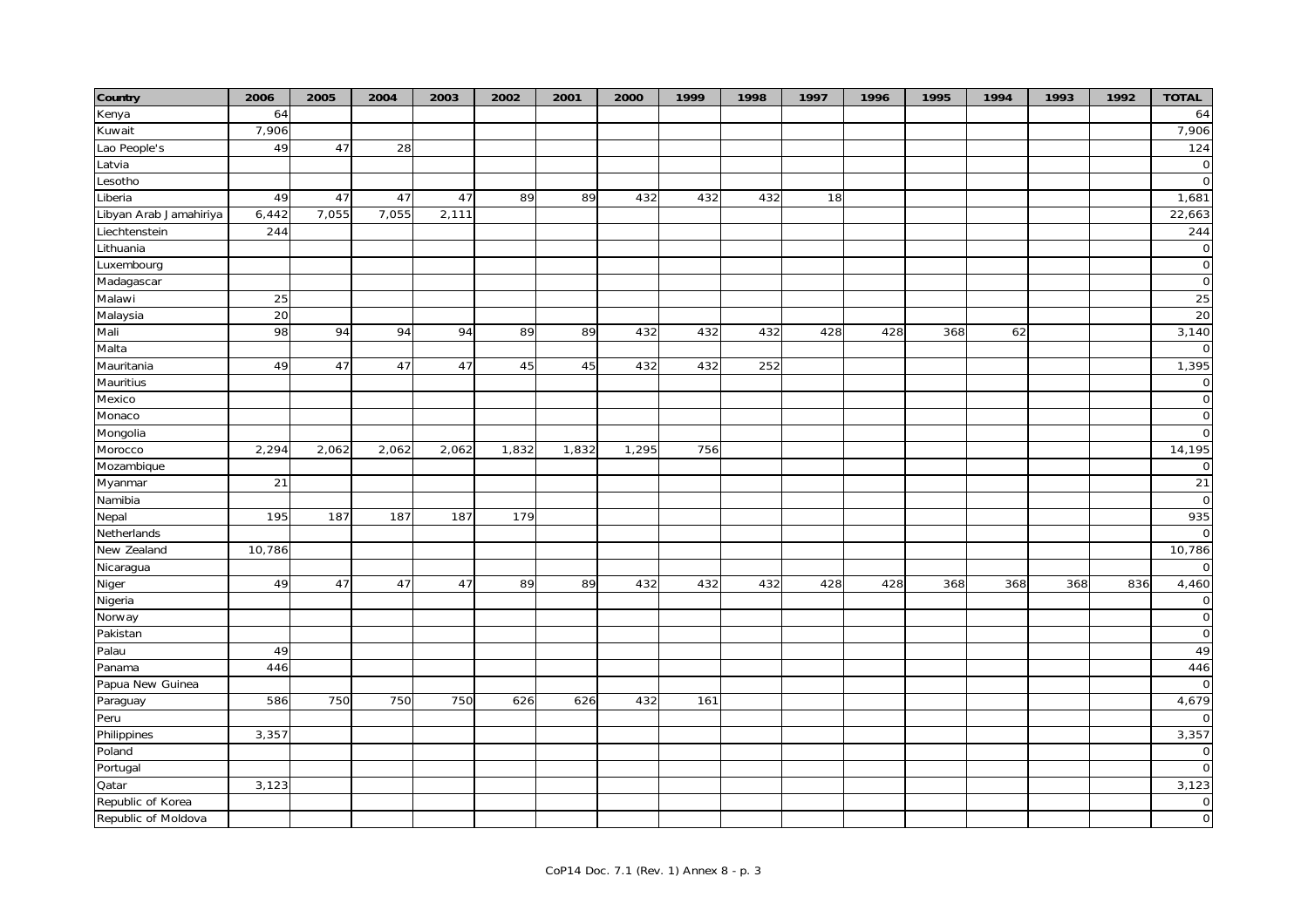| Romania<br>Russian Federation<br>49<br>49<br>Rwanda<br>Saint Kitts and Nevis<br>Saint Lucia<br>98<br>94<br>212<br>20<br>Saint Vincent and the<br>49<br>47<br>47<br>231<br>47<br>41<br>Grenadines<br>Sao Tome and Principe<br>49<br>47<br>47<br>45<br>235<br>47<br>Saudi Arabia<br>Senegal |
|-------------------------------------------------------------------------------------------------------------------------------------------------------------------------------------------------------------------------------------------------------------------------------------------|
|                                                                                                                                                                                                                                                                                           |
|                                                                                                                                                                                                                                                                                           |
|                                                                                                                                                                                                                                                                                           |
|                                                                                                                                                                                                                                                                                           |
|                                                                                                                                                                                                                                                                                           |
|                                                                                                                                                                                                                                                                                           |
|                                                                                                                                                                                                                                                                                           |
|                                                                                                                                                                                                                                                                                           |
|                                                                                                                                                                                                                                                                                           |
|                                                                                                                                                                                                                                                                                           |
| 927<br>937<br>937<br>2,801<br>Serbia                                                                                                                                                                                                                                                      |
| 98<br>94<br>94<br>286<br>Seychelles                                                                                                                                                                                                                                                       |
| 49<br>45<br>94<br>Sierra Leone                                                                                                                                                                                                                                                            |
| Singapore                                                                                                                                                                                                                                                                                 |
| Slovakia                                                                                                                                                                                                                                                                                  |
| Slovenia                                                                                                                                                                                                                                                                                  |
| Somalia<br>49<br>47<br>47<br>45<br>45<br>432<br>432<br>432<br>428<br>428<br>368<br>368<br>836<br>4,372<br>47<br>368                                                                                                                                                                       |
| South Africa                                                                                                                                                                                                                                                                              |
| Spain                                                                                                                                                                                                                                                                                     |
| Sri Lanka                                                                                                                                                                                                                                                                                 |
| 390<br>281<br>281<br>281<br>313<br>428<br>368<br>836<br>5,950<br>Sudan<br>313<br>432<br>432<br>432<br>428<br>368<br>368                                                                                                                                                                   |
| 94<br>94<br>65<br>396<br>49<br>94<br>Suriname                                                                                                                                                                                                                                             |
| Swaziland                                                                                                                                                                                                                                                                                 |
| Sweden                                                                                                                                                                                                                                                                                    |
| Switzerland                                                                                                                                                                                                                                                                               |
| Syrian Arab Republic                                                                                                                                                                                                                                                                      |
| Thailand                                                                                                                                                                                                                                                                                  |
| 855<br>The former Yugoslav<br>281<br>281<br>293                                                                                                                                                                                                                                           |
| Republic of Macedonia                                                                                                                                                                                                                                                                     |
| 49<br>3,670<br>47<br>47<br>47<br>45<br>45<br>432<br>432<br>432<br>428<br>428<br>368<br>368<br>368<br>134<br>Togo                                                                                                                                                                          |
| Trinidad and Tobago                                                                                                                                                                                                                                                                       |
| Tunisia<br>1,114<br>1,114                                                                                                                                                                                                                                                                 |
| Turkey                                                                                                                                                                                                                                                                                    |
| Uganda                                                                                                                                                                                                                                                                                    |
| 1,903<br>2,484<br>4,387<br>Ukraine                                                                                                                                                                                                                                                        |
| <b>United Arab</b><br>65<br>65                                                                                                                                                                                                                                                            |
| United Kingdom                                                                                                                                                                                                                                                                            |
| United Republic of<br>34<br>34                                                                                                                                                                                                                                                            |
| Tanzania                                                                                                                                                                                                                                                                                  |
| <b>United States</b>                                                                                                                                                                                                                                                                      |
| 2,343<br>3,750<br>3,750<br>14,153<br>3,750<br>560<br>Uruguay                                                                                                                                                                                                                              |
| 683<br>516<br>516<br>1,117<br>12,325<br>Uzbekistan<br>516<br>1,117<br>5,612<br>2,247                                                                                                                                                                                                      |
| Vanuatu                                                                                                                                                                                                                                                                                   |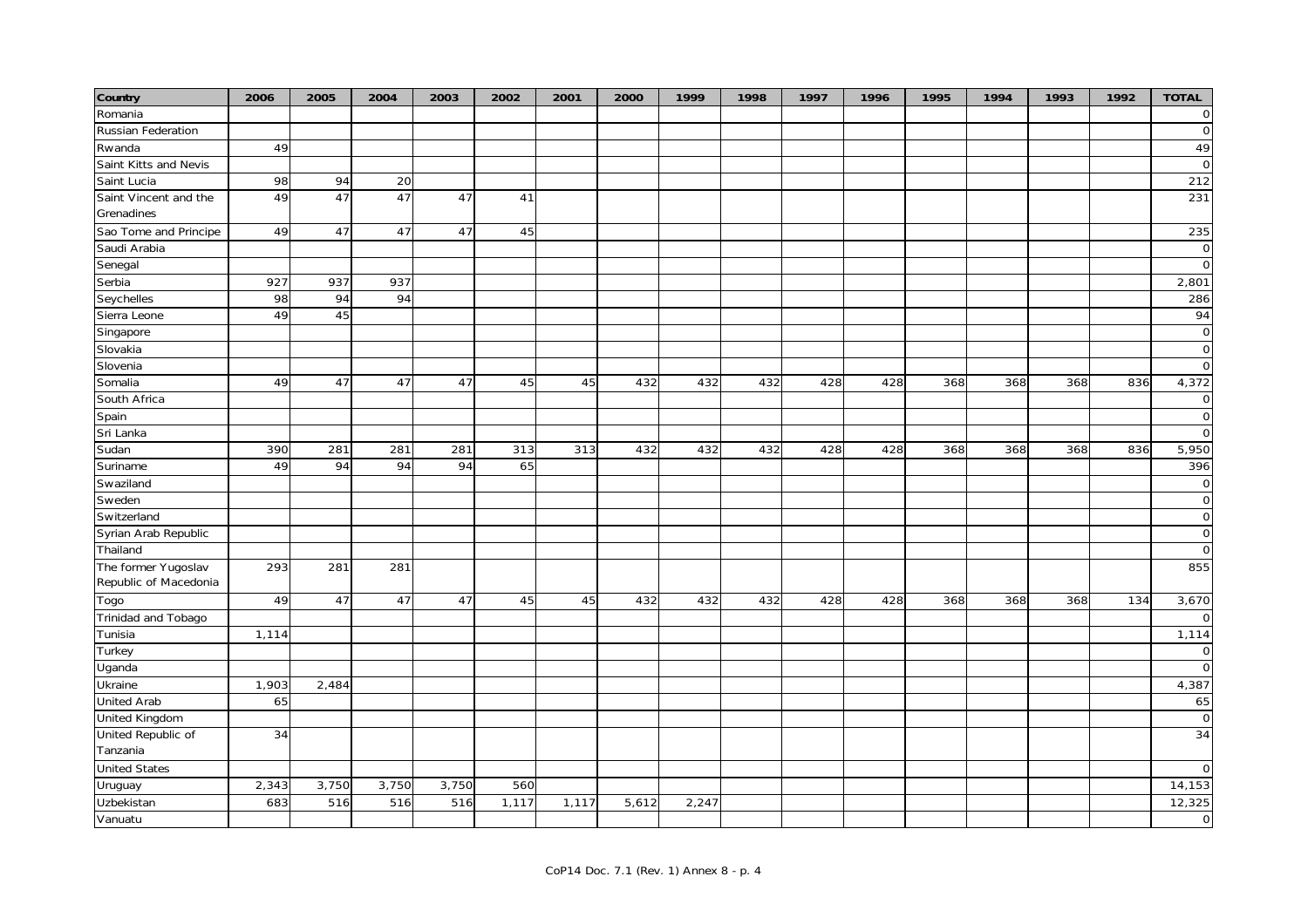| Country               | 2006    | 2005    | 2004    | 2003   | 2002   | 2001   | 2000   | 1999   | 1998  | 1997  | 1996  | 1995  | 1994  | 1993  | 1992  | <b>TOTAL</b> |
|-----------------------|---------|---------|---------|--------|--------|--------|--------|--------|-------|-------|-------|-------|-------|-------|-------|--------------|
| Venezuela (Bolivarian | 8,345   | 9,749   |         |        |        |        |        |        |       |       |       |       |       |       |       | 18,094       |
| Republic of)          |         |         |         |        |        |        |        |        |       |       |       |       |       |       |       |              |
| Viet Nam              |         |         |         |        |        |        |        |        |       |       |       |       |       |       |       |              |
| Yemen                 | 293     | 281     | 281     | 281    | 447    | 447    | 432    | 432    | 432   |       |       |       |       |       |       | 3,325        |
| Zambia                |         |         |         |        |        |        |        |        |       |       |       |       |       |       |       |              |
| Zimbabwe              | 20      |         |         |        |        |        |        |        |       |       |       |       |       |       |       | 20           |
| <b>TOTAL</b>          | 228,815 | 219.178 | 114,090 | 74.995 | 18,082 | 16.163 | 38.734 | 11.879 | 7,156 | 6,547 | 6.192 | 4,889 | 4.713 | 3.317 | 5.190 | 759,939      |
|                       |         |         |         |        |        |        |        |        |       |       |       |       |       |       |       |              |
| Percentage            | 30.11%  | 28.84%  | 15.01%  | 9.87%  | 2.38%  | 2.13%  | 5.10%  | .56%   | 0.94% | 0.86% | 0.81% | 0.64% | 0.62% | 0.44% | 0.68% | 100%         |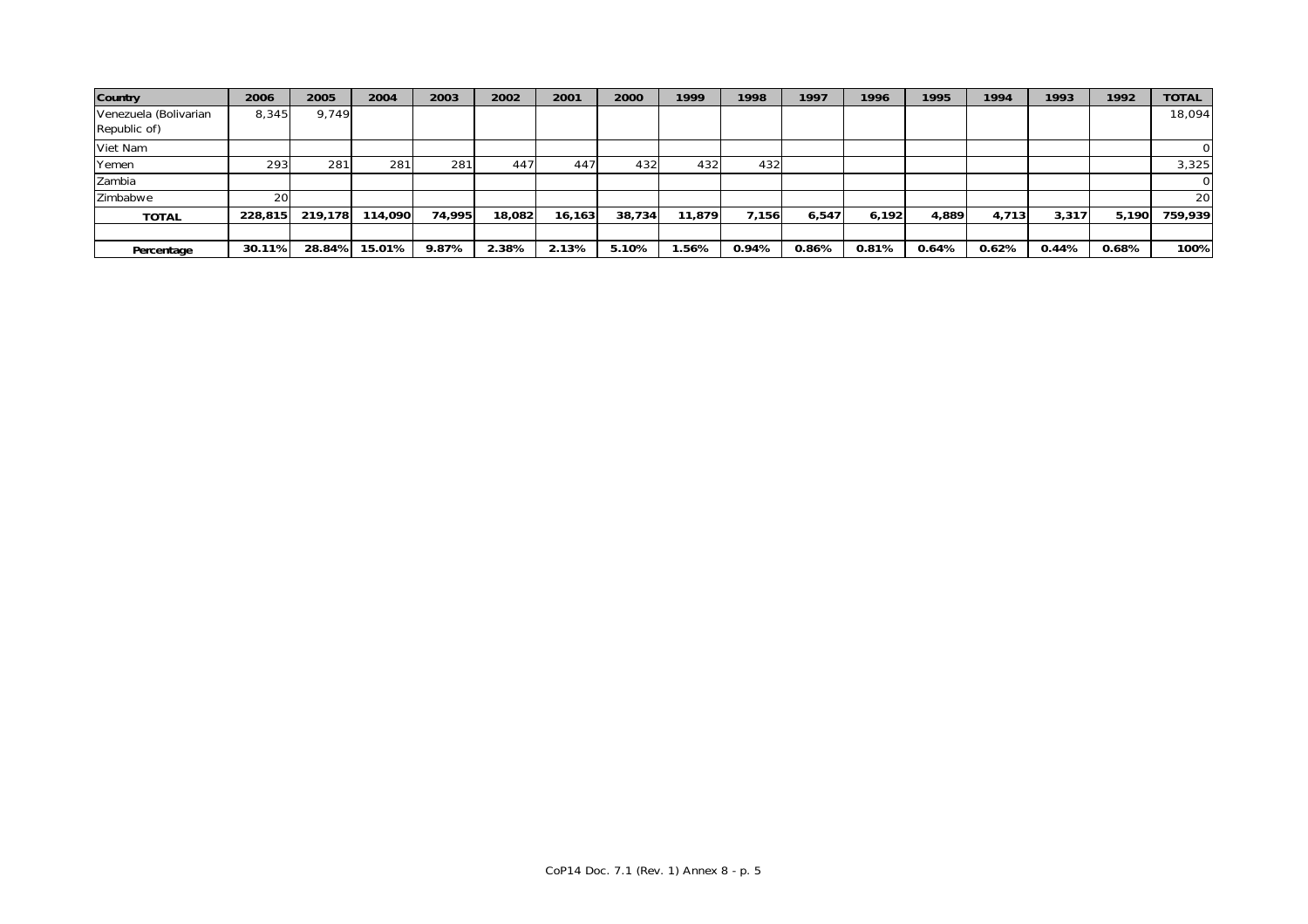|                                             | 2004      | 2005                   | 2006      |
|---------------------------------------------|-----------|------------------------|-----------|
|                                             |           |                        |           |
| <b>INCOME</b>                               |           |                        |           |
| Beginning balance on 1 January              | 1,667,192 | 1,088,698              | 1,277,616 |
| Paid contributions for the year in question | 4,265,540 | 4,335,515              | 4,459,991 |
| Paid contributions for prior years          | 238,653   | 314,467                | 375,783   |
| Paid contributions for future years         | 103,322   | 202,969                | 67,328    |
| Interest income                             | 62,000    | 91,450                 | 199,000   |
| Miscellaneous income*                       | 447,000   | 16,411                 | 18,000    |
| Total income                                | 6,783,707 | 6,049,510              | 6,397,718 |
|                                             |           |                        |           |
| <b>EXPENDITURE</b>                          |           |                        |           |
| Direct expenditures**                       | 5,010,215 | 4,249,826              | 4,191,824 |
| Programme support costs                     | 639,087   | 546,020                | 544,028   |
| Total expenditures                          | 5,649,302 | 4,795,846              | 4,735,852 |
|                                             |           |                        |           |
| Net of income over expenditure              | 1,134,405 | $\overline{1,253,664}$ | 1,661,866 |
| Adjustments                                 | $-45,707$ | 23,262                 | 134       |
| Balance of fund on 31 December              | 1,088,698 | 1,276,926              | 1,662,000 |
|                                             |           |                        |           |
| RESERVE AND FUND BALANCE                    |           |                        |           |
| Fund operational reserve                    | 700,000   | 700,000                | 700,000   |
| Fund balance                                | 388,698   | 576,926                | 962,000   |
| Total fund reserve and fund balance         | 1,088,698 | 1,277,616              | 1,662,000 |

# CITES TRUST FUND FLOW AND USE OF RESOURCES FOR 2004-2006 (in US dollars)

\* Including special contributions of USD 100,000 and USD 45,000 allocated by the Executive Director of UNEP in 2004 and 2005 respectively for the MIKE programme in line with the agreed procedure on the utilization of the 13 % Programme support costs accrued from voluntary contributions.

\*\* Including the expenditures of USD 94,159 and USD 101,758 incurred for the MIKE programme in 2004 and 2005 respectively.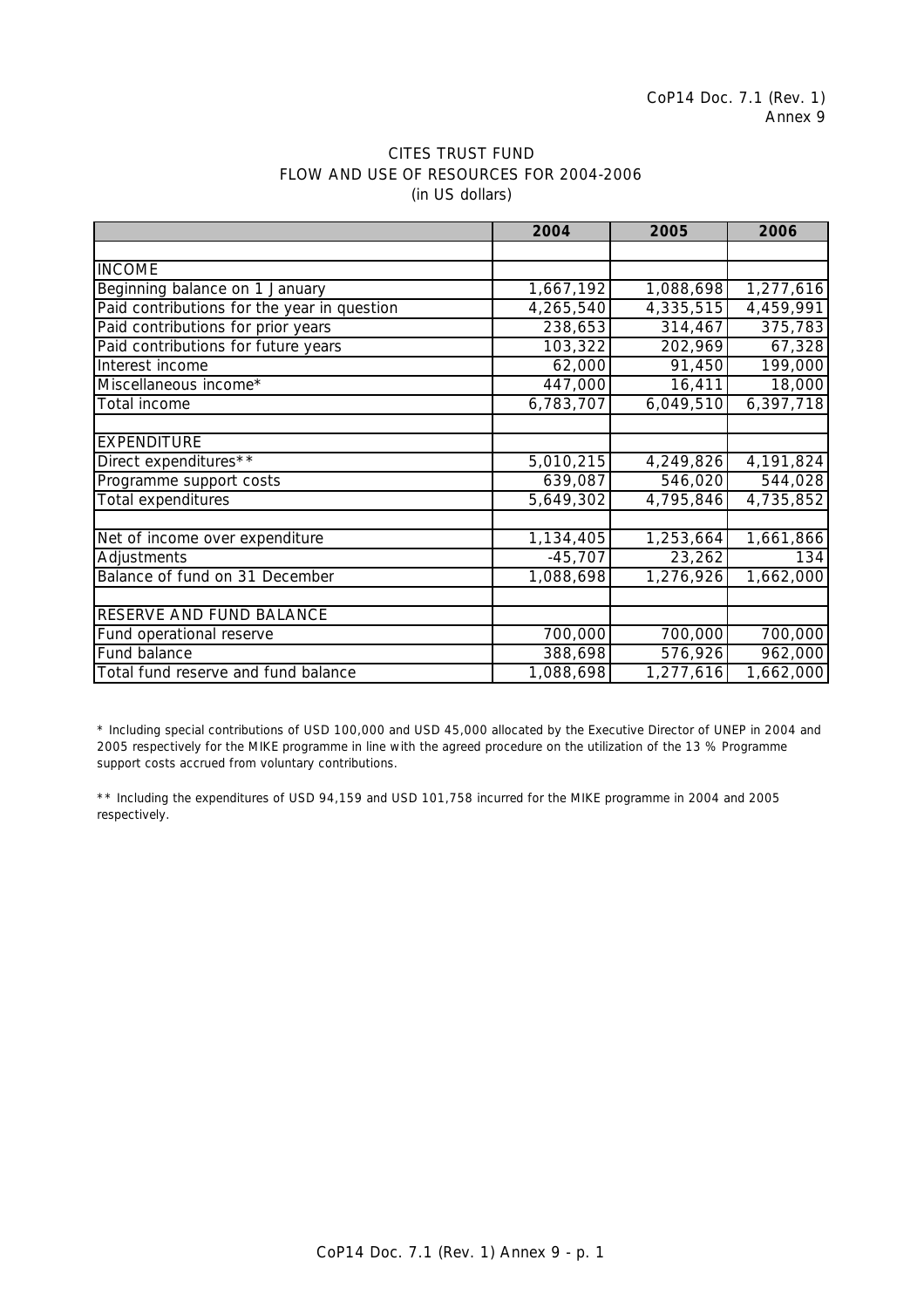| <b>DONOR</b>                                                  | 2004      | 2005      | 2006      | <b>TOTAL</b> |
|---------------------------------------------------------------|-----------|-----------|-----------|--------------|
| Australia                                                     |           |           | 70,758    | 70,758       |
| Austria                                                       | 18,309    | 19,046    |           | 37,355       |
| Belgium                                                       |           |           | 34,102    | 34,102       |
| <b>Botswana</b>                                               |           |           | 20,000    | 20,000       |
| Canada                                                        | 4,500     | 500       |           | 5,000        |
| Denmark                                                       | 55,508    |           |           | 55,508       |
| Finland                                                       | 36,657    |           |           | 36,657       |
| France                                                        | 16,907    |           |           | 16,907       |
| Hong Kong SAR (China)                                         | 88,867    |           | 133,232   | 222,099      |
| Ireland                                                       | 6,545     |           |           | 6,545        |
| Japan                                                         | 255,000   |           | 30,347    | 285,347      |
| Netherlands                                                   | 9,327     | 209,582   | 383,479   | 602,388      |
| Norway                                                        | 14,266    |           |           | 14,266       |
| South Africa                                                  |           | 79,483    |           | 79,483       |
| Spain                                                         | 24,818    |           |           | 24,818       |
| Sweden                                                        | 25,676    |           |           | 25,676       |
| Switzerland                                                   | 23,809    | 10,037    |           | 33,846       |
| United Kingdom                                                | 292,219   | 326,533   | 228,296   | 847,048      |
| <b>United States</b>                                          | 141,775   | 57,000    | 195,860   | 394,635      |
| European Commission                                           |           | 468,407   | 1,939,947 | 2,408,354    |
| Algonquin Travel & MKI Conference<br>Management               |           | 1,953     |           | 1,953        |
| All Japan Association of Reptile Skin and<br>Leather Industry | 10,000    |           |           | 10,000       |
| <b>Birds International</b>                                    | 5,000     |           | 5,000     | 10,000       |
| <b>Conservation Treaty Support Fund</b>                       | 15,000    | 5,000     |           | 20,000       |
| European Pet Organization                                     | 4,430     |           |           | 4,430        |
| Humane Society of the United States                           | 57,000    |           |           | 57,000       |
| International Elephant Foundation                             |           | 10,000    |           | 10,000       |
| International Fund for Animal Welfare                         | 20,000    |           |           | 20,000       |
| International Fur Trade Federation                            | 8,860     |           | 10,000    | 18,860       |
| <b>IWMC-World Conservation Trust</b>                          | 2,500     |           |           | 2,500        |
| Loro Parque Fundación                                         | 4,430     |           |           | 4,430        |
| Ornamental Fish International                                 | 3,000     |           |           | 3,000        |
| Safari Club International                                     | 10,000    |           |           | 10,000       |
| Species Survival Network                                      | 1,000     |           |           | 1,000        |
| World Association of Zoos and Aquariums                       | 1,000     | 781       | 1,000     | 2,781        |
| <b>WWF</b> International                                      | 14,430    |           |           | 14,430       |
| <b>TOTAL</b>                                                  | 1,170,833 | 1,188,322 | 3,052,021 | 5,411,176    |

# TABLE 1 – EXTERNAL FUNDS RECEIVED DURING THE PERIOD 2004-2006 (IN USD)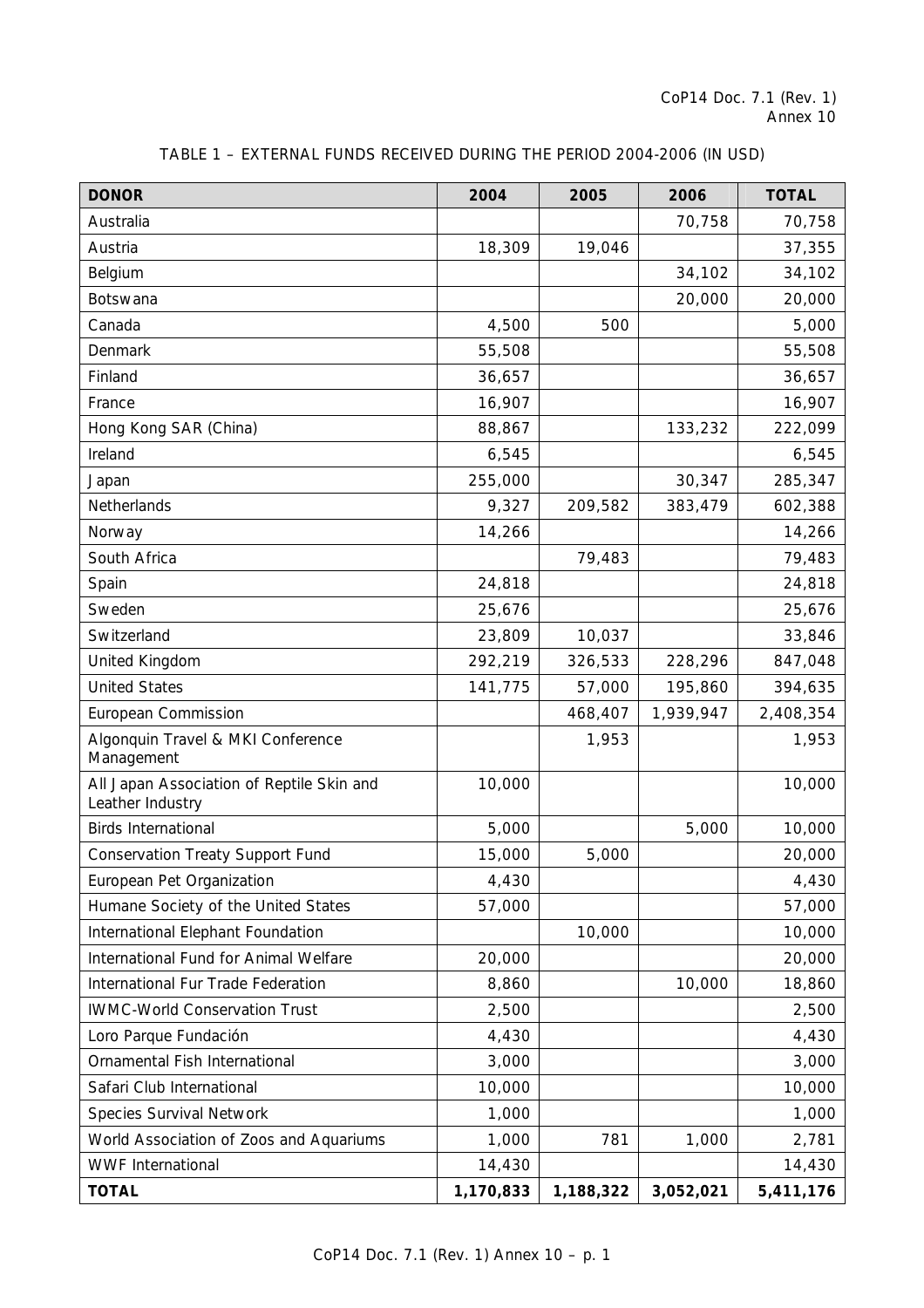# TABLE 2 – DISTRIBUTION OF EXTERNAL FUNDS BY CATEGORY OF SERVICE FOR THE YEARS 2004-2006 (IN USD)

| <b>CATEGORY OF SERVICE</b>                                                                                                                                                                                                                                                                                                                                                                                                                                                                                                                 | <b>FUNDING</b> |
|--------------------------------------------------------------------------------------------------------------------------------------------------------------------------------------------------------------------------------------------------------------------------------------------------------------------------------------------------------------------------------------------------------------------------------------------------------------------------------------------------------------------------------------------|----------------|
| Capacity-building programme                                                                                                                                                                                                                                                                                                                                                                                                                                                                                                                | 202,019        |
| Donors: Netherlands, South Africa, Switzerland, United Kingdom, European<br>Commission, Conservation Treaty Support Fund, Humane Society of the<br>United States, MKI Travel, World Association of Zoos and Aquariums                                                                                                                                                                                                                                                                                                                      |                |
| Documentation and meetings                                                                                                                                                                                                                                                                                                                                                                                                                                                                                                                 | 35,000         |
| Donors: Hong Kong SAR (China), Netherlands, International Fund for Animal Welfare                                                                                                                                                                                                                                                                                                                                                                                                                                                          |                |
| Implementation assistance                                                                                                                                                                                                                                                                                                                                                                                                                                                                                                                  | 77,772         |
| Donors: France, United Kingdom, United States, European Commission                                                                                                                                                                                                                                                                                                                                                                                                                                                                         |                |
| Legislation, enforcement and compliance                                                                                                                                                                                                                                                                                                                                                                                                                                                                                                    | 628,972        |
| Donors: Hong Kong SAR (China), Denmark, France, Spain, United Kingdom, United<br>States, European Commission, Conservation Treaty Support Fund                                                                                                                                                                                                                                                                                                                                                                                             |                |
| Scientific support                                                                                                                                                                                                                                                                                                                                                                                                                                                                                                                         | 427,432        |
| Donors: Japan, United Kingdom, United States, European Commission                                                                                                                                                                                                                                                                                                                                                                                                                                                                          |                |
| Monitoring the Illegal Killing of Elephants (MIKE) Programme                                                                                                                                                                                                                                                                                                                                                                                                                                                                               | 3,099,345      |
| Donors: Australia, Austria, Botswana, Japan, Netherlands, South Africa, United<br>Kingdom, United States, European Commission, International Elephant<br>Foundation                                                                                                                                                                                                                                                                                                                                                                        |                |
| Sponsored Delegates Project (CoP13 and CoP14I)                                                                                                                                                                                                                                                                                                                                                                                                                                                                                             | 557,158        |
| Donors: Austria, Canada, Denmark, Finland, Ireland, Japan, Netherlands, Norway,<br>Sweden, Switzerland, United Kingdom, United States, All Japan Association<br>of Reptile Skin & Leather Industry, Birds International, Conservation Treaty<br>Support Fund, European Pet Organization, International Fur Trade Federation,<br>IWMC-World Conservation Trust, Loro Parque Fundación, Ornamental Fish<br>International, Safari Club International, Species Survival Network, World<br>Association of Zoos and Aquariums, WWF International |                |
| Fourteenth meeting of the Conference of the Parties, The Hague (Netherlands) – to<br>cover the difference in costs between holding the meeting in The Hague and<br>holding it in Geneva                                                                                                                                                                                                                                                                                                                                                    | 383,478        |
| Donor: Netherlands                                                                                                                                                                                                                                                                                                                                                                                                                                                                                                                         |                |
| <b>TOTAL</b>                                                                                                                                                                                                                                                                                                                                                                                                                                                                                                                               | 5,411,176      |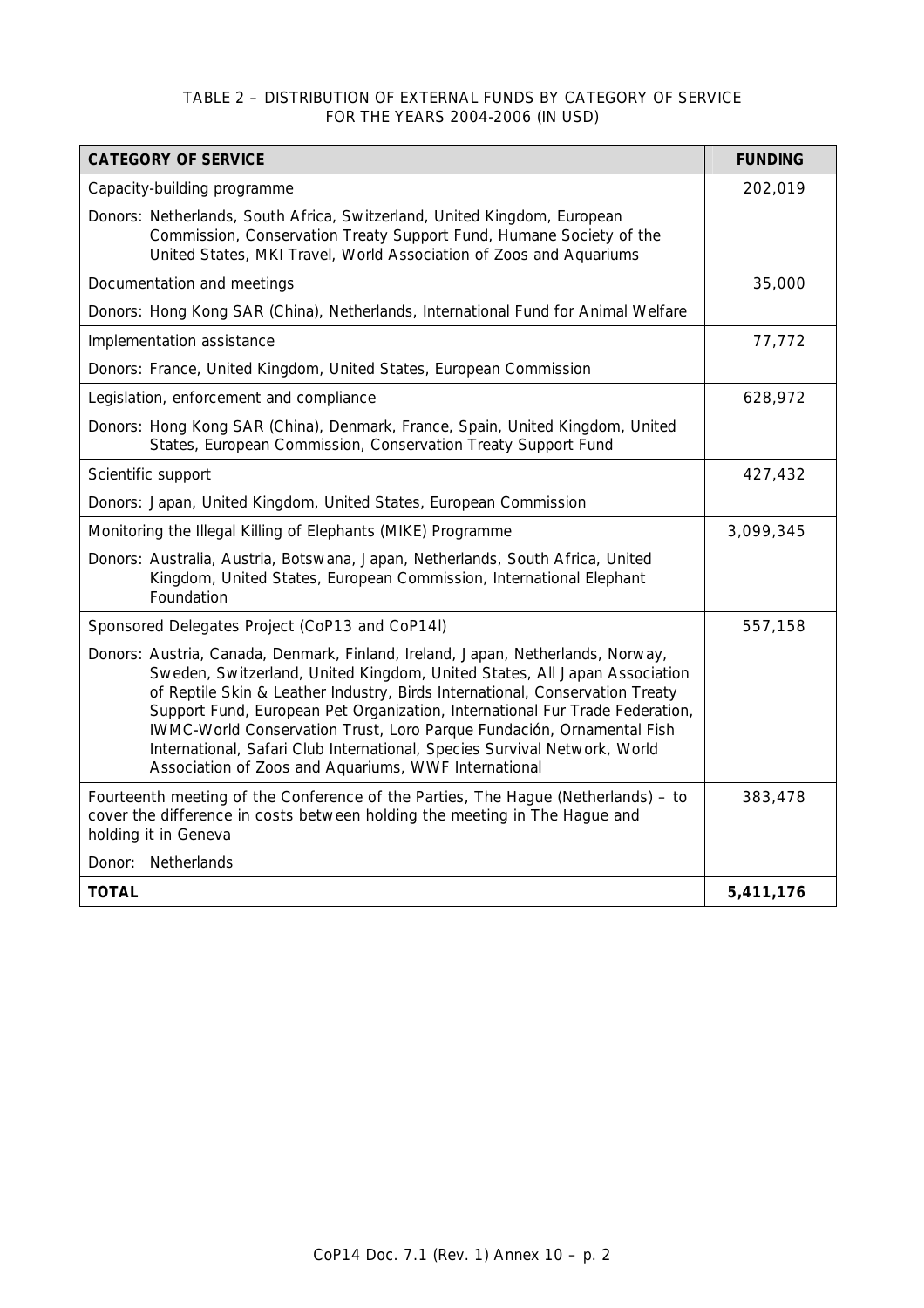Annex / Anexo / Annexe 11a (English only / únicamente en inglés / seulement en anglais)

| 2004-2005 ended 31 December 2005<br>Income<br>Voluntary contributions<br>Interest income<br>Miscellaneous income<br><b>Total Income</b><br>Expenditure<br>Staff and other personnel costs<br>Contractual services<br>Travel<br>Operating expenses<br>Acquisitions<br>Programme support costs<br><b>Total Expenditure</b><br>Excess/(shortfall) of income over expenditure<br>Prior period adjustments<br>(352, 312)<br>Net excess/(shortfall) of income over expenditure<br>Reserves and fund balances, beginning of period<br>Reserves and fund balances, end of period<br>Statement of assets, liabilities, reserves and fund balances as at 31 December 2005<br><b>Assets</b><br>Cash and term deposits<br>Cash pool - US dollar<br>Accounts receivable<br>Voluntary contributions receivable<br>Other<br><b>Total assets</b><br><b>Liabilities</b><br>Payments or contributions received in advance<br>Unliquidated obligations<br><b>Accounts Payable</b><br>Interfund balances<br>Other<br><b>Total liabilities</b><br><b>Reserves and fund balances</b><br>Cumulative surplus<br>Total reserves and fund balances<br>Total liabilities, reserve and fund balance |         | <b>USD</b><br>9,483,165<br>153,450<br>463,411<br>10,100,026<br>7,300,546<br>606,901<br>499,556<br>658,861<br>194,177<br>1,185,107<br>10,445,148<br>(345, 122)<br>(7, 190) |
|-------------------------------------------------------------------------------------------------------------------------------------------------------------------------------------------------------------------------------------------------------------------------------------------------------------------------------------------------------------------------------------------------------------------------------------------------------------------------------------------------------------------------------------------------------------------------------------------------------------------------------------------------------------------------------------------------------------------------------------------------------------------------------------------------------------------------------------------------------------------------------------------------------------------------------------------------------------------------------------------------------------------------------------------------------------------------------------------------------------------------------------------------------------------------|---------|---------------------------------------------------------------------------------------------------------------------------------------------------------------------------|
|                                                                                                                                                                                                                                                                                                                                                                                                                                                                                                                                                                                                                                                                                                                                                                                                                                                                                                                                                                                                                                                                                                                                                                         |         |                                                                                                                                                                           |
|                                                                                                                                                                                                                                                                                                                                                                                                                                                                                                                                                                                                                                                                                                                                                                                                                                                                                                                                                                                                                                                                                                                                                                         |         |                                                                                                                                                                           |
|                                                                                                                                                                                                                                                                                                                                                                                                                                                                                                                                                                                                                                                                                                                                                                                                                                                                                                                                                                                                                                                                                                                                                                         |         |                                                                                                                                                                           |
|                                                                                                                                                                                                                                                                                                                                                                                                                                                                                                                                                                                                                                                                                                                                                                                                                                                                                                                                                                                                                                                                                                                                                                         |         |                                                                                                                                                                           |
|                                                                                                                                                                                                                                                                                                                                                                                                                                                                                                                                                                                                                                                                                                                                                                                                                                                                                                                                                                                                                                                                                                                                                                         |         |                                                                                                                                                                           |
|                                                                                                                                                                                                                                                                                                                                                                                                                                                                                                                                                                                                                                                                                                                                                                                                                                                                                                                                                                                                                                                                                                                                                                         |         |                                                                                                                                                                           |
|                                                                                                                                                                                                                                                                                                                                                                                                                                                                                                                                                                                                                                                                                                                                                                                                                                                                                                                                                                                                                                                                                                                                                                         |         |                                                                                                                                                                           |
|                                                                                                                                                                                                                                                                                                                                                                                                                                                                                                                                                                                                                                                                                                                                                                                                                                                                                                                                                                                                                                                                                                                                                                         |         |                                                                                                                                                                           |
|                                                                                                                                                                                                                                                                                                                                                                                                                                                                                                                                                                                                                                                                                                                                                                                                                                                                                                                                                                                                                                                                                                                                                                         |         |                                                                                                                                                                           |
|                                                                                                                                                                                                                                                                                                                                                                                                                                                                                                                                                                                                                                                                                                                                                                                                                                                                                                                                                                                                                                                                                                                                                                         |         |                                                                                                                                                                           |
|                                                                                                                                                                                                                                                                                                                                                                                                                                                                                                                                                                                                                                                                                                                                                                                                                                                                                                                                                                                                                                                                                                                                                                         |         |                                                                                                                                                                           |
|                                                                                                                                                                                                                                                                                                                                                                                                                                                                                                                                                                                                                                                                                                                                                                                                                                                                                                                                                                                                                                                                                                                                                                         |         |                                                                                                                                                                           |
|                                                                                                                                                                                                                                                                                                                                                                                                                                                                                                                                                                                                                                                                                                                                                                                                                                                                                                                                                                                                                                                                                                                                                                         |         |                                                                                                                                                                           |
|                                                                                                                                                                                                                                                                                                                                                                                                                                                                                                                                                                                                                                                                                                                                                                                                                                                                                                                                                                                                                                                                                                                                                                         |         |                                                                                                                                                                           |
|                                                                                                                                                                                                                                                                                                                                                                                                                                                                                                                                                                                                                                                                                                                                                                                                                                                                                                                                                                                                                                                                                                                                                                         |         |                                                                                                                                                                           |
|                                                                                                                                                                                                                                                                                                                                                                                                                                                                                                                                                                                                                                                                                                                                                                                                                                                                                                                                                                                                                                                                                                                                                                         |         |                                                                                                                                                                           |
|                                                                                                                                                                                                                                                                                                                                                                                                                                                                                                                                                                                                                                                                                                                                                                                                                                                                                                                                                                                                                                                                                                                                                                         |         | 2,241,526                                                                                                                                                                 |
|                                                                                                                                                                                                                                                                                                                                                                                                                                                                                                                                                                                                                                                                                                                                                                                                                                                                                                                                                                                                                                                                                                                                                                         |         | 1,889,214                                                                                                                                                                 |
|                                                                                                                                                                                                                                                                                                                                                                                                                                                                                                                                                                                                                                                                                                                                                                                                                                                                                                                                                                                                                                                                                                                                                                         |         |                                                                                                                                                                           |
|                                                                                                                                                                                                                                                                                                                                                                                                                                                                                                                                                                                                                                                                                                                                                                                                                                                                                                                                                                                                                                                                                                                                                                         |         | 782,585                                                                                                                                                                   |
|                                                                                                                                                                                                                                                                                                                                                                                                                                                                                                                                                                                                                                                                                                                                                                                                                                                                                                                                                                                                                                                                                                                                                                         |         | 1,511,998                                                                                                                                                                 |
|                                                                                                                                                                                                                                                                                                                                                                                                                                                                                                                                                                                                                                                                                                                                                                                                                                                                                                                                                                                                                                                                                                                                                                         |         |                                                                                                                                                                           |
|                                                                                                                                                                                                                                                                                                                                                                                                                                                                                                                                                                                                                                                                                                                                                                                                                                                                                                                                                                                                                                                                                                                                                                         |         | 888,637                                                                                                                                                                   |
|                                                                                                                                                                                                                                                                                                                                                                                                                                                                                                                                                                                                                                                                                                                                                                                                                                                                                                                                                                                                                                                                                                                                                                         |         | 1,083,182                                                                                                                                                                 |
|                                                                                                                                                                                                                                                                                                                                                                                                                                                                                                                                                                                                                                                                                                                                                                                                                                                                                                                                                                                                                                                                                                                                                                         |         | 4,266,402                                                                                                                                                                 |
|                                                                                                                                                                                                                                                                                                                                                                                                                                                                                                                                                                                                                                                                                                                                                                                                                                                                                                                                                                                                                                                                                                                                                                         |         |                                                                                                                                                                           |
|                                                                                                                                                                                                                                                                                                                                                                                                                                                                                                                                                                                                                                                                                                                                                                                                                                                                                                                                                                                                                                                                                                                                                                         |         | 277,039                                                                                                                                                                   |
|                                                                                                                                                                                                                                                                                                                                                                                                                                                                                                                                                                                                                                                                                                                                                                                                                                                                                                                                                                                                                                                                                                                                                                         |         | 465,371                                                                                                                                                                   |
|                                                                                                                                                                                                                                                                                                                                                                                                                                                                                                                                                                                                                                                                                                                                                                                                                                                                                                                                                                                                                                                                                                                                                                         |         |                                                                                                                                                                           |
|                                                                                                                                                                                                                                                                                                                                                                                                                                                                                                                                                                                                                                                                                                                                                                                                                                                                                                                                                                                                                                                                                                                                                                         |         | 1,051,014                                                                                                                                                                 |
|                                                                                                                                                                                                                                                                                                                                                                                                                                                                                                                                                                                                                                                                                                                                                                                                                                                                                                                                                                                                                                                                                                                                                                         |         | 583,764                                                                                                                                                                   |
|                                                                                                                                                                                                                                                                                                                                                                                                                                                                                                                                                                                                                                                                                                                                                                                                                                                                                                                                                                                                                                                                                                                                                                         |         | 2,377,188                                                                                                                                                                 |
|                                                                                                                                                                                                                                                                                                                                                                                                                                                                                                                                                                                                                                                                                                                                                                                                                                                                                                                                                                                                                                                                                                                                                                         |         |                                                                                                                                                                           |
|                                                                                                                                                                                                                                                                                                                                                                                                                                                                                                                                                                                                                                                                                                                                                                                                                                                                                                                                                                                                                                                                                                                                                                         |         | 1,889,214                                                                                                                                                                 |
|                                                                                                                                                                                                                                                                                                                                                                                                                                                                                                                                                                                                                                                                                                                                                                                                                                                                                                                                                                                                                                                                                                                                                                         |         | 1,889,214                                                                                                                                                                 |
|                                                                                                                                                                                                                                                                                                                                                                                                                                                                                                                                                                                                                                                                                                                                                                                                                                                                                                                                                                                                                                                                                                                                                                         |         | 4,266,402                                                                                                                                                                 |
|                                                                                                                                                                                                                                                                                                                                                                                                                                                                                                                                                                                                                                                                                                                                                                                                                                                                                                                                                                                                                                                                                                                                                                         | KGevall |                                                                                                                                                                           |
| Officer in Charge                                                                                                                                                                                                                                                                                                                                                                                                                                                                                                                                                                                                                                                                                                                                                                                                                                                                                                                                                                                                                                                                                                                                                       |         |                                                                                                                                                                           |

CoP14 Doc. 7.1 (Rev. 1) Annex / Anexo / Annexe 11 – p. 1